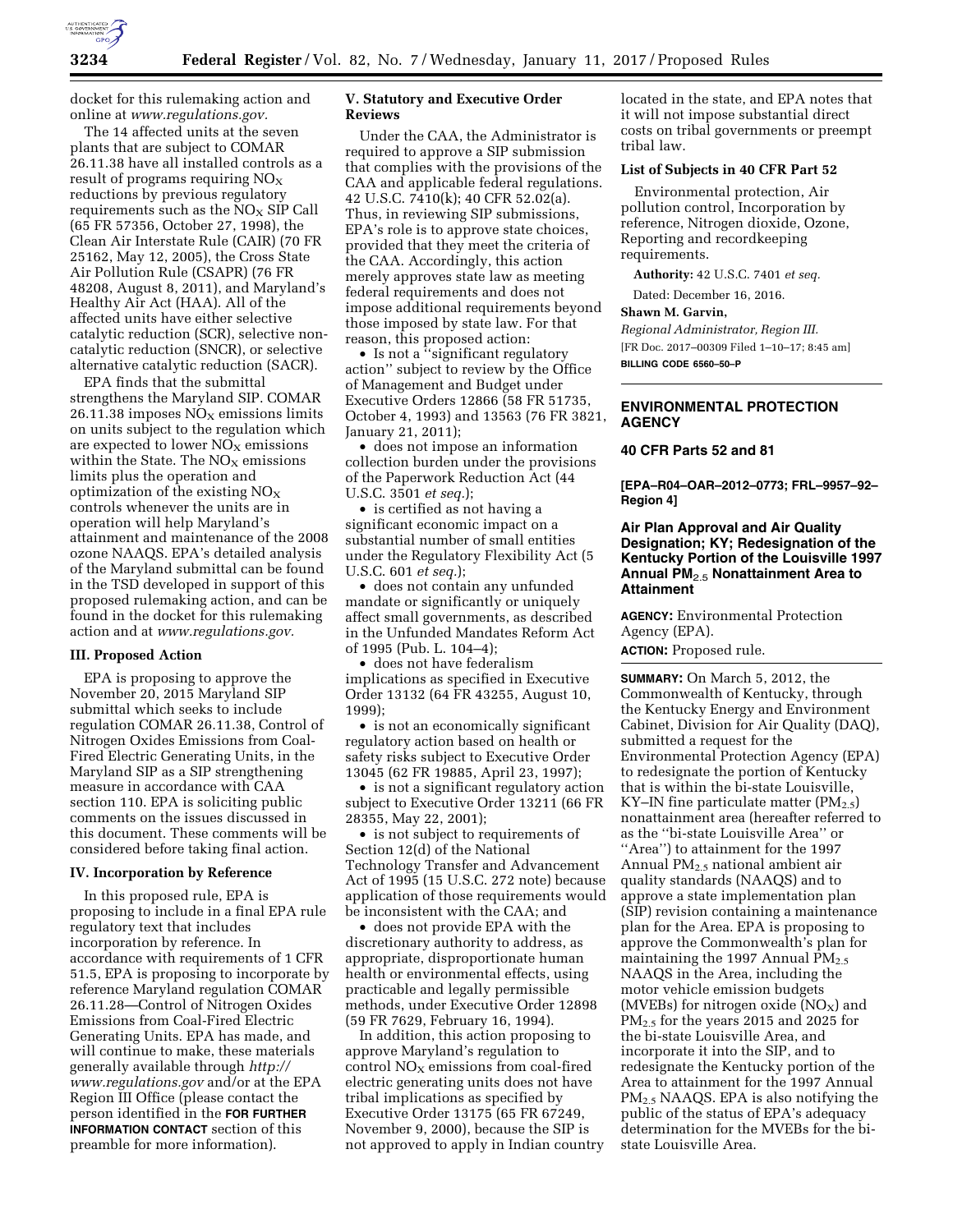**DATES:** Comments must be received on or before February 10, 2017.

**ADDRESSES:** Submit your comments, identified by Docket ID No. EPA–R04– OAR–2012–0773 at *[http://](http://www.regulations.gov) [www.regulations.gov.](http://www.regulations.gov)* Follow the online instructions for submitting comments. Once submitted, comments cannot be edited or removed from *Regulations.gov*. EPA may publish any comment received to its public docket. Do not submit electronically any information you consider to be Confidential Business Information (CBI) or other information whose disclosure is restricted by statute. Multimedia submissions (audio, video, etc.) must be accompanied by a written comment. The written comment is considered the official comment and should include discussion of all points you wish to make. EPA will generally not consider comments or comment contents located outside of the primary submission (*i.e.,* on the web, cloud, or other file sharing system). For additional submission methods, the full EPA public comment policy, information about CBI or multimedia submissions, and general guidance on making effective comments, please visit *[http://www2.epa.gov/dockets/](http://www2.epa.gov/dockets/commenting-epa-dockets)  [commenting-epa-dockets.](http://www2.epa.gov/dockets/commenting-epa-dockets)* 

## **FOR FURTHER INFORMATION CONTACT:**

Madolyn Sanchez of the Air Regulatory Management Section, in the Air Planning and Implementation Branch, Air, Pesticides and Toxics Management Division, U.S. Environmental Protection Agency, Region 4, 61 Forsyth Street SW., Atlanta, Georgia 30303–8960. Madolyn Sanchez may be reached by phone at (404) 562–9644, or via electronic mail at *[sanchez.madolyn@](mailto:sanchez.madolyn@epa.gov) [epa.gov.](mailto:sanchez.madolyn@epa.gov)* 

### **SUPPLEMENTARY INFORMATION:**

### **Table of Contents**

- I. What are the actions EPA is proposing to take?
- II. What is the background for EPA's proposed actions?
- III. What are the criteria for redesignation?
- IV. Why is EPA proposing these actions?
- V. What is EPA's analysis of the request?
- VI. What is the effect of the January 4, 2013, D.C. Circuit decision regarding  $PM<sub>2.5</sub>$ implementation under Subpart 4?
- VII. What is EPA's analysis of the proposed  $NO<sub>X</sub>$  and  $PM<sub>2.5</sub>$  MVEBs for the bi-state Louisville area?
- VIII. What is the status of EPA's adequacy determination for the proposed  $NO<sub>X</sub>$  and PM2.5 MVEBs for 2015 and 2025 for the bi-state Louisville area?
- IX. What is the effect of EPA's proposed actions?
- X. Proposed Actions
- XI. Statutory and Executive Order Reviews

## **I. What are the actions EPA is proposing to take?**

EPA is proposing to take the following two separate but related actions: (1) To approve Kentucky's plan for maintaining the 1997 Annual  $PM_{2.5}$ NAAQS (maintenance plan), including the associated MVEBs for the bi-state Louisville Area, and incorporate it into the Kentucky SIP, and (2) to redesignate the Kentucky portion of the bi-state Louisville Area to attainment for the 1997 Annual PM<sub>2.5</sub> NAAQS. EPA is also notifying the public of the status of EPA's adequacy determination for the MVEBs for the bi-state Louisville Area. The bi-state Louisville Area consists of Bullitt and Jefferson Counties in Kentucky as well as Clark and Floyd Counties and a portion of Jefferson County (Madison Township) in Indiana.1 These proposed actions are summarized below and described in greater detail throughout this notice of proposed rulemaking.

EPA is proposing to approve Kentucky's maintenance plan for its portion of the bi-state Louisville Area as meeting the requirements of section 175A (such approval being one of the Clean Air Act (CAA or Act) criteria for redesignation to attainment status). The maintenance plan is designed to help keep the bi-state Louisville Area in attainment for the 1997 Annual  $PM_{2.5}$ NAAQS through 2025. As explained in section V below, EPA is also proposing to determine that attainment can be maintained through 2027. The maintenance plan includes 2015 and 2025 MVEBs for NO<sub>x</sub> and direct  $PM_{2.5}$ for the bi-state Louisville Area. EPA is proposing to approve these MVEBs and incorporate them into the Kentucky SIP.

EPA also proposes to determine that the Kentucky portion of the bi-state Louisville Area has met the requirements for redesignation under section  $107(d)(3)(E)$  of the CAA. Accordingly, in this action, EPA is proposing to approve a request to change the legal designation of Bullitt and Jefferson Counties within the Kentucky portion of the bi-state Louisville Area, as found at 40 CFR part 81, from nonattainment to attainment for the 1997 Annual  $PM<sub>2.5</sub> NAAQS$ .

EPA is also notifying the public of the status of EPA's adequacy process for the 2015 and 2025 MVEBs for  $NO<sub>X</sub>$  and PM<sub>2.5</sub> for the bi-state Louisville Area. The Adequacy comment period for the

MVEBs for the bi-state Louisville Area began on January 24, 2012, with EPA's posting of the availability on EPA's Adequacy Web site (*[http://](http://www.epa.gov/otaq/stateresources/transconf/currsips.htm) [www.epa.gov/otaq/stateresources/](http://www.epa.gov/otaq/stateresources/transconf/currsips.htm)  [transconf/currsips.htm](http://www.epa.gov/otaq/stateresources/transconf/currsips.htm)*). The Adequacy comment period for these MVEBs closed on February 23, 2012. No comments, adverse or otherwise, were received through the Adequacy process. Please see section VIII of this notice of proposed rulemaking for further explanation of this process and for more details on the MVEBs.

In summary, this proposed rulemaking is in response to Kentucky's March 5, 2012, redesignation request and associated SIP submission that addresses the specific issues summarized above and the necessary elements for redesignation described in section 107(d)(3)(E) of the CAA for the redesignation of the Kentucky portion of the bi-state Louisville Area to attainment for the 1997 Annual  $PM_{2.5}$ NAAQS.

### **II. What is the background for EPA's proposed actions?**

Fine particle pollution can be emitted directly or formed secondarily in the atmosphere.2 The main precursors of secondary  $PM_{2.5}$  are sulfur dioxide  $(SO<sub>2</sub>)$ , NO<sub>X</sub>, ammonia, and volatile organic compounds (VOCs). *See* 72 FR 20586, 20589 (April 25, 2007). Sulfates are a type of secondary particle formed from  $\overline{SO}_2$  emissions from power plants and industrial facilities. Nitrates, another common type of secondary particle, are formed from  $NO<sub>x</sub>$  emissions from power plants, automobiles, and other combustion sources.

On July 18, 1997, EPA promulgated the first air quality standards for  $PM_{2.5}$ . EPA promulgated an annual standard at a level of 15.0 micrograms per cubic meter ( $\mu$ g/m<sup>3</sup>), based on a 3-year average of annual mean PM2.5 concentrations. In the same rulemaking, EPA promulgated a 24-hour standard of 65  $\mu$ g/m<sup>3</sup>, based

<sup>&</sup>lt;sup>1</sup> In a separate submittal, EPA received the redesignation request and maintenance plan for the Indiana portion of this Area. On September 9, 2016, EPA took final action to determine that the entire bi-state Louisville Area has attained the 1997  $PM_{2.5}$ standard and to approve Indiana's redesignation request and maintenance plan. *See* 81 FR 62390.

 $^2$  Fine particulate matter (PM $_{2.5}$ ) refers to airborne  $\,$ particles less than or equal to 2.5 micrometers in diameter. Although treated as a single pollutant, fine particles come from many different sources and are composed of many different compounds. In the bi-state Louisville Area, one of the largest components of PM2.5 is sulfate, which is formed through various chemical reactions from the precursor  $SO_2$ . The other major component of  $PM_{2.5}$ is organic carbon, which originates predominantly from biogenic emission sources. Nitrate, which is formed from the precursor  $NO<sub>x</sub>$ , is also a component of PM2.5. Crustal materials from windblown dust and elemental carbon from combustion sources are less significant contributors to total PM2.5. VOCs, also precursors for PM, are emitted from a variety of sources, including motor vehicles, chemical plants, refineries, factories, consumer and commercial products, and other industrial sources. VOCs are also emitted by natural sources such as vegetation.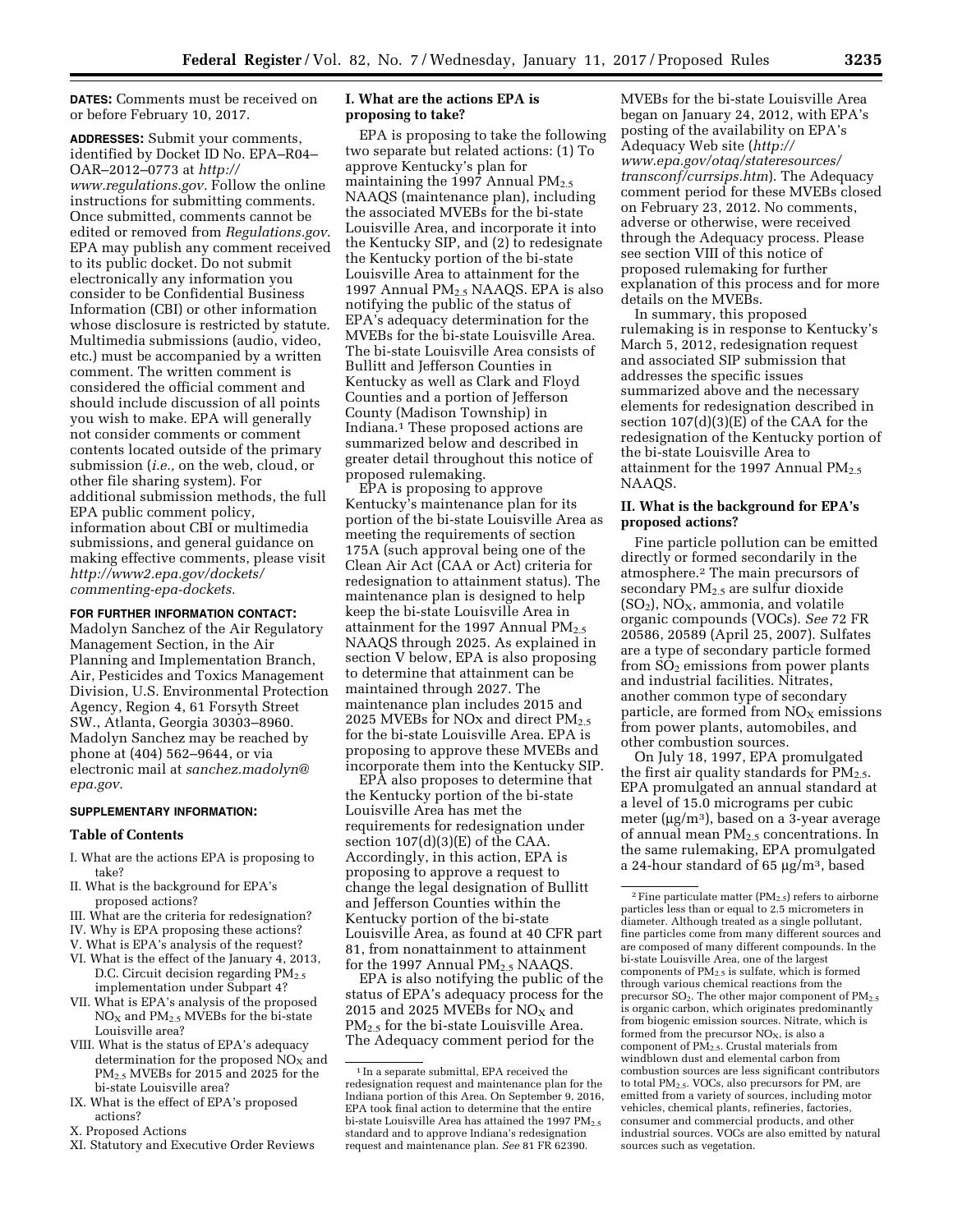on a 3-year average of the 98th percentile of 24-hour concentrations. On October 17, 2006 (71 FR 61144), EPA retained the annual average NAAQS at 15.0  $\mu$ g/m<sup>3</sup> but revised the 24-hour NAAQS to 35  $\mu$ g/m<sup>3</sup>, based again on the 3-year average of the 98th percentile of 24-hour concentrations.3 Under EPA regulations at 40 CFR part 50, the primary and secondary 1997 Annual PM2.5 NAAQS are attained when the annual arithmetic mean concentration, as determined in accordance with 40 CFR part 50, Appendix N, is less than or equal to  $15.0 \mu g/m^3$  at all relevant monitoring sites in the subject area averaged over a 3-year period.

On January 5, 2005, at 70 FR 944, and supplemented on April 14, 2005, at 70 FR 19844, EPA designated the bi-state Louisville Area as nonattainment for the Annual 1997  $PM<sub>2.5</sub> NAAQS$ . On November 13, 2009, at 74 FR 58688, EPA promulgated designations for the 24-hour  $PM_{2.5}$  standard established in 2006, designating the bi-state Louisville Area as attainment for that NAAQS. That action clarified that the bi-state Louisville Area was classified unclassifiable/attainment for the 24 hour NAAQS promulgated in 1997. EPA did not promulgate designations for the 2006 Annual PM2.5 NAAQS since that NAAQS was essentially identical to the 1997 Annual PM<sub>2.5</sub> NAAQS. Therefore, the bi-state Louisville Area is designated nonattainment for the 1997 Annual PM2.5 NAAQS, and this proposed action only addresses this designation.

All 1997 PM2.5 NAAQS areas were designated under subpart 1 of title I, part D, of the CAA. Subpart 1 contains the general requirements for nonattainment areas for any pollutant governed by a NAAQS and is less prescriptive than the other subparts of title I, part D. On April 25, 2007 (72 FR 20586), EPA promulgated its Clean Air Fine Particle Implementation Rule, codified at 40 CFR part 51, subpart Z, in which the Agency provided guidance for state and tribal plans to implement the 1997 PM2.5 NAAQS. The United States Court of Appeals for the District of Columbia Circuit (D.C. Circuit) remanded the Clean Air Fine Particle Implementation Rule and the final rule entitled ''Implementation of the New Source Review (NSR) Program for

Particulate Matter Less than 2.5 Micrometers  $(PM_{2.5})''$  (73 FR 28321, May 16, 2008) (collectively, "1997  $PM_{2.5}$ Implementation Rules'') to EPA on January 4, 2013, in *Natural Resources Defense Council* v. *EPA,* 706 F.3d 428 (D.C. Cir. 2013). The court found that EPA erred in implementing the 1997 PM<sub>2.5</sub> NAAQS pursuant to the general implementation provisions of subpart 1 of part D of title I of the CAA, rather than the particulate matter-specific provisions of subpart 4 of part D of title I. The effect of the court's ruling on this proposed redesignation action is discussed in detail in section VI of this notice.

On July 29, 2016, EPA issued a rule entitled, ''Fine Particulate Matter National Ambient Air Quality Standards: State Implementation Plan Requirements'' (PM2.5 SIP Requirements Rule) that clarifies how states should meet the statutory SIP requirements that apply to areas designated nonattainment for any PM2.5 NAAQS under subparts 1 and 4. *See* 81 FR 58010 (August 24, 2016). It does so by establishing regulatory requirements and providing guidance that is applicable to areas that are currently designated nonattainment for existing PM2.5 NAAQS and areas that are designated nonattainment for any PM<sub>2.5</sub> NAAQS in the future. In addition, the rule responds to the D.C. Circuit's remand of the 1997  $PM_{2.5}$ Implementation Rules. As a result, the requirements of the rule also govern future actions associated with states' ongoing implementation efforts for the 1997 and 2006 PM<sub>2.5</sub> NAAQS. The rule also revokes the 1997 primary Annual NAAQS for areas designated as attainment for that standard because EPA revised the primary annual standard in 2012.

### **III. What are the criteria for redesignation?**

The CAA provides the requirements for redesignating a nonattainment area to attainment. Specifically, section 107(d)(3)(E) of the CAA allows for redesignation provided the following criteria are met: (1) The Administrator determines that the area has attained the applicable NAAQS; (2) the Administrator has fully approved the applicable implementation plan for the area under section 110(k); (3) the Administrator determines that the improvement in air quality is due to permanent and enforceable reductions in emissions resulting from implementation of the applicable SIP and applicable federal air pollutant control regulations, and other permanent and enforceable reductions; (4) the Administrator has fully approved

a maintenance plan for the area as meeting the requirements of section 175A; and (5) the state containing such area has met all requirements applicable to the area under section 110 and part D of title I of the CAA.

On April 16, 1992, EPA provided guidance on redesignation in the General Preamble for the Implementation of title I of the CAA Amendments of 1990 (57 FR 13498), and the Agency supplemented this guidance on April 28, 1992 (57 FR 18070). EPA has provided further guidance on processing redesignation requests in the following documents:

1. ''Procedures for Processing Requests to Redesignate Areas to Attainment,'' Memorandum from John Calcagni, Director, Air Quality Management Division, September 4, 1992 (hereinafter referred to as the ''Calcagni Memorandum'');

2. ''State Implementation Plan (SIP) Actions Submitted in Response to Clean Air Act (CAA) Deadlines, Memorandum from John Calcagni, Director, Air Quality Management Division, October 28, 1992; and

3. ''Part D New Source Review (Part D NSR) Requirements for Areas Requesting Redesignation to Attainment,'' Memorandum from Mary D. Nichols, Assistant Administrator for Air and Radiation, October 14, 1994.

### **IV. Why is EPA proposing these actions?**

On March 5, 2012, Kentucky requested that EPA redesignate the Kentucky portion of the bi-state Louisville Area to attainment for the 1997 Annual PM<sub>2.5</sub> NAAQS.<sup>4</sup> EPA's evaluation indicates that the Kentucky portion of the bi-state Louisville Area meets the requirements for redesignation set forth in section 107(d)(3)(E), including the maintenance plan requirements under section 175A of the CAA. As a result of these proposed findings, EPA is proposing to take the two related actions summarized in section I of this notice.

### **V. What is EPA's analysis of the request?**

As stated above, in accordance with the CAA, EPA proposes to approve the 1997 Annual  $PM_{2.5}$  NAAQS maintenance plan, including the associated MVEBs, for the Kentucky portion of the bi-state Louisville Area and incorporate it into the Kentucky

<sup>3</sup> In response to legal challenges of the annual standard promulgated in 2006, the United States Court of Appeals for the District of Columbia Circuit (D.C. Circuit) remanded that NAAQS to EPA for further consideration. *See American Farm Bureau Federation and National Pork Producers Council, et al.* v. *EPA,* 559 F.3d 512 (D.C. Cir. 2009). However, given that the 1997 and 2006 Annual NAAQS are essentially identical, attainment of the 1997 Annual NAAQS would also indicate attainment of the remanded 2006 Annual NAAQS.

<sup>4</sup>For the reasons discussed in footnote 5, below, EPA's proposed action on Kentucky's redesignation request was delayed due to a technical systems audit on the PM<sub>2.5</sub> laboratory in Kentucky that invalidated certain Jefferson County monitoring data collected in 2012 and 2013.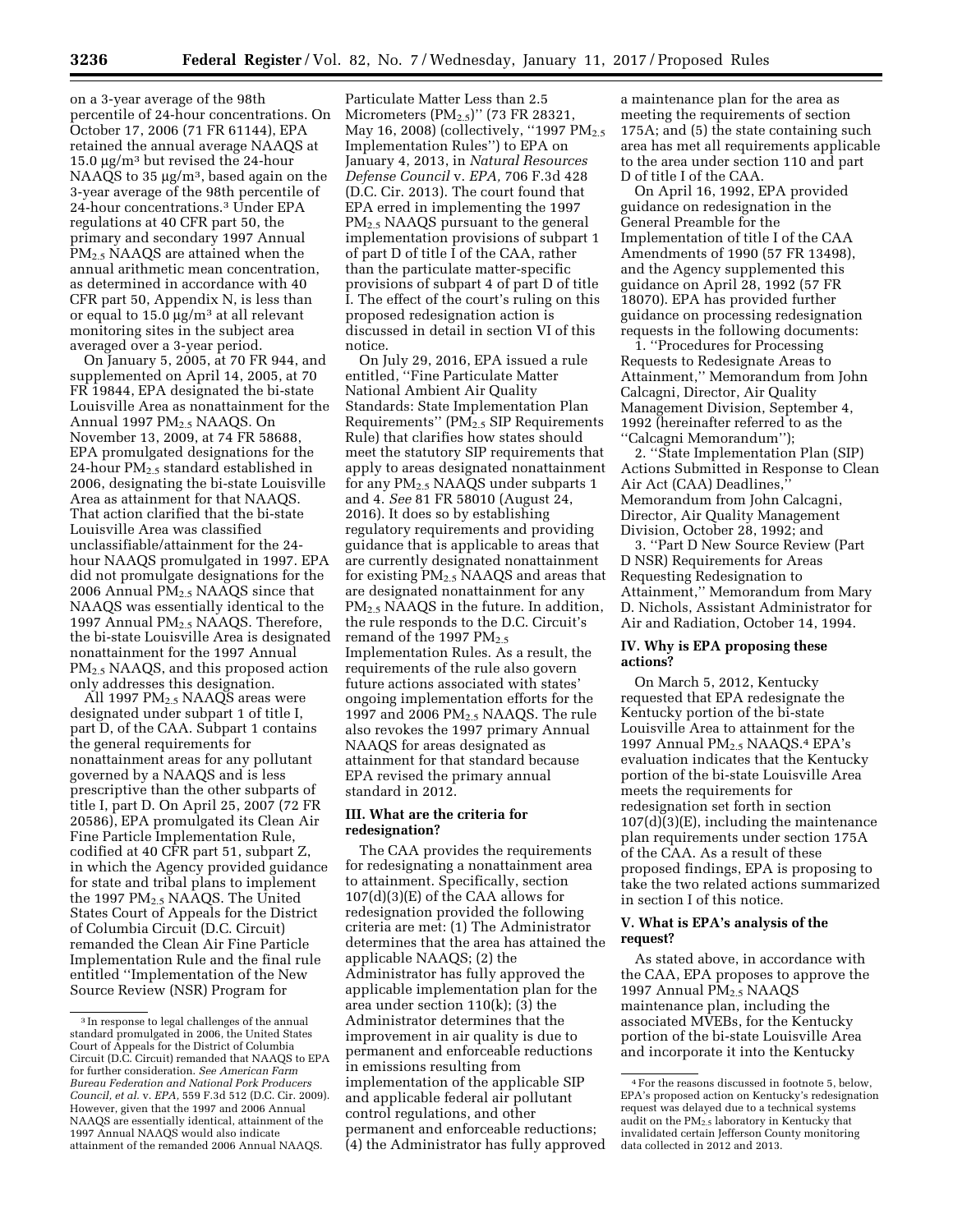SIP, and redesignate the Kentucky portion of the bi-state Louisville Area to attainment for the 1997 Annual  $PM_{2.5}$ NAAQS. The five redesignation criteria provided under CAA section 107(d)(3)(E) are discussed in greater detail for the Area in the following paragraphs of this section.

### *Criteria (1)—The Bi-State Louisville Area Has Attained the 1997 Annual PM*2.5 *NAAQS*

For redesignating a nonattainment area to attainment, the CAA requires EPA to determine that the area has attained the applicable NAAQS (CAA section  $107(d)(3)(E)(i)$ ). For PM<sub>2.5</sub>, an area may be considered to be attaining

the 1997 Annual PM<sub>2.5</sub> NAAQS if it meets the standards, as determined in accordance with 40 CFR 50.13 and Appendix N of part 50, based on three complete, consecutive calendar years of quality-assured air quality monitoring data. To attain the 1997 Annual  $PM_{2.5}$ NAAQS, the 3-year average of the annual arithmetic mean concentration, as determined in accordance with 40 CFR part 50, Appendix N, must be less than or equal to  $15.0 \mu g/m^3$  at all relevant monitoring sites in the subject area over a 3-year period. The relevant data must be collected and qualityassured in accordance with 40 CFR part 58 and recorded in the EPA Air Quality System (AQS) database. The monitors

generally should have remained at the same location for the duration of the monitoring period required for demonstrating attainment.

On September 9, 2016, EPA determined that the bi-state Louisville Area has attained the 1997 Annual PM2.5 NAAQS based on 2013–2015 data.5 *See* 81 FR 62390. In that action, EPA reviewed valid PM2.5 monitoring data from the bi-state Louisville Area for the 1997 Annual  $PM<sub>2.5</sub> NAAQS$  from 2013–2015 and determined that the design value for the Area is less than the standard of 15.0  $\mu$ g/m<sup>3</sup> for that time period. The PM2.5 design values for monitors with complete data are summarized in Table 1, below.6

## TABLE 1-1997 ANNUAL PM<sub>2.5</sub> DESIGN VALUES FOR MONITORS WITH COMPLETE DATA IN THE BI-STATE LOUISVILLE AREA FOR 2013–2015

| County | Monitoring site | 2013-2015<br>Design value<br>$(\mu q/m^3)$ |
|--------|-----------------|--------------------------------------------|
|        | 180190006       | 11.4                                       |
|        | 180190008       | 9.3                                        |
|        | 180431004       | 10.0                                       |
|        | 211110043       | 11.3                                       |
|        | 211110051       | 11.7                                       |
|        | 211110067       | 10.5                                       |

As shown in Table 1 above, the bistate Louisville Area has a 2013–2015 design value of 11.7  $\mu$ g/m<sup>3</sup>, which is below the 1997 Annual  $PM_{2.5}$  NAAQS. For this proposed action, EPA has reviewed 2016 preliminary monitoring data for the Area and proposes to find that the preliminary data does not indicate a violation of the NAAQS.7 EPA will not take final action to approve the redesignation if the 3-year design value exceeds the NAAQS prior to EPA finalizing the redesignation. As discussed in more detail below, Kentucky has committed to continue monitoring in the Kentucky portion of the Area in accordance with 40 CFR part 58.

*Criteria (2)—Kentucky Has a Fully Approved SIP Under Section 110(k) for the Kentucky Portion of the Bi-State Louisville Area and Criteria (5)— Kentucky Has Met All Applicable Requirements Under Section 110 and Part D of the CAA* 

For redesignating a nonattainment area to attainment, the CAA requires EPA to determine that the state has met all applicable requirements under section 110 and part D of title I of the CAA (CAA section  $107(d)(3)(E)(v)$ ) and that the state has a fully approved SIP under section 110(k) for the area (CAA section 107(d)(3)(E)(ii)). EPA proposes to find that the Commonwealth has met all applicable SIP requirements for the Kentucky portion of the Area under section 110 of the CAA (general SIP requirements) for purposes of redesignation. Additionally, EPA proposes to find that the Kentucky SIP satisfies the criterion that it meets applicable SIP requirements for purposes of redesignation under part D of title I of the CAA in accordance with

section  $107(d)(3)(E)(v)$ . Further, EPA proposes to determine that the SIP is fully approved with respect to all requirements applicable for purposes of redesignation in accordance with section  $107(d)(3)(E)(ii)$ . In making these determinations, EPA ascertained which requirements are applicable to the Area and, if applicable, that they are fully approved under section 110(k). SIPs must be fully approved only with respect to requirements that were applicable prior to submittal of the complete redesignation request.

a. The Kentucky Portion of the Bi-State Louisville Area Has Met All Applicable Requirements Under Section 110 and Part D of the CAA

*General SIP requirements.* General SIP elements and requirements are delineated in section 110(a)(2) of title I, part A of the CAA. These requirements include, but are not limited to, the following: submittal of a SIP that has been adopted by the state after reasonable public notice and hearing;

<sup>5</sup>EPA made this determination in association with the redesignation of the Indiana portion of the Area. EPA initially proposed to redesignate that portion of the Area to attainment based on monitoring data from 2009–2011 and preliminary data from 2012. However, in August 2013, EPA issued results of a technical systems audit on the PM2.5 laboratory in Kentucky that invalidated the Jefferson County monitoring data for all of 2012,

and a small portion of the monitoring data from 2013 (a portion of the first quarter). Because there was not enough data to support an attainment determination for the Area, EPA could not proceed with the redesignation of the bi-state Louisville Area. Kentucky began collecting valid data in early 2013 (the end of the first quarter) after the monitoring audit issues had been addressed,

resulting in a valid design value for the area using 2013–2015 data.

<sup>6</sup>See 81 FR 62390 for additional information regarding the evaluation of 2013–2015 data for the Area.

<sup>7</sup>This preliminary data is available at EPA's air data Web site: *[http://aqsdr1.epa.gov/aqsweb/](http://aqsdr1.epa.gov/aqsweb/aqstmp/airdata/download_files.html#Daily) [aqstmp/airdata/download](http://aqsdr1.epa.gov/aqsweb/aqstmp/airdata/download_files.html#Daily)*\_*files.html#Daily*.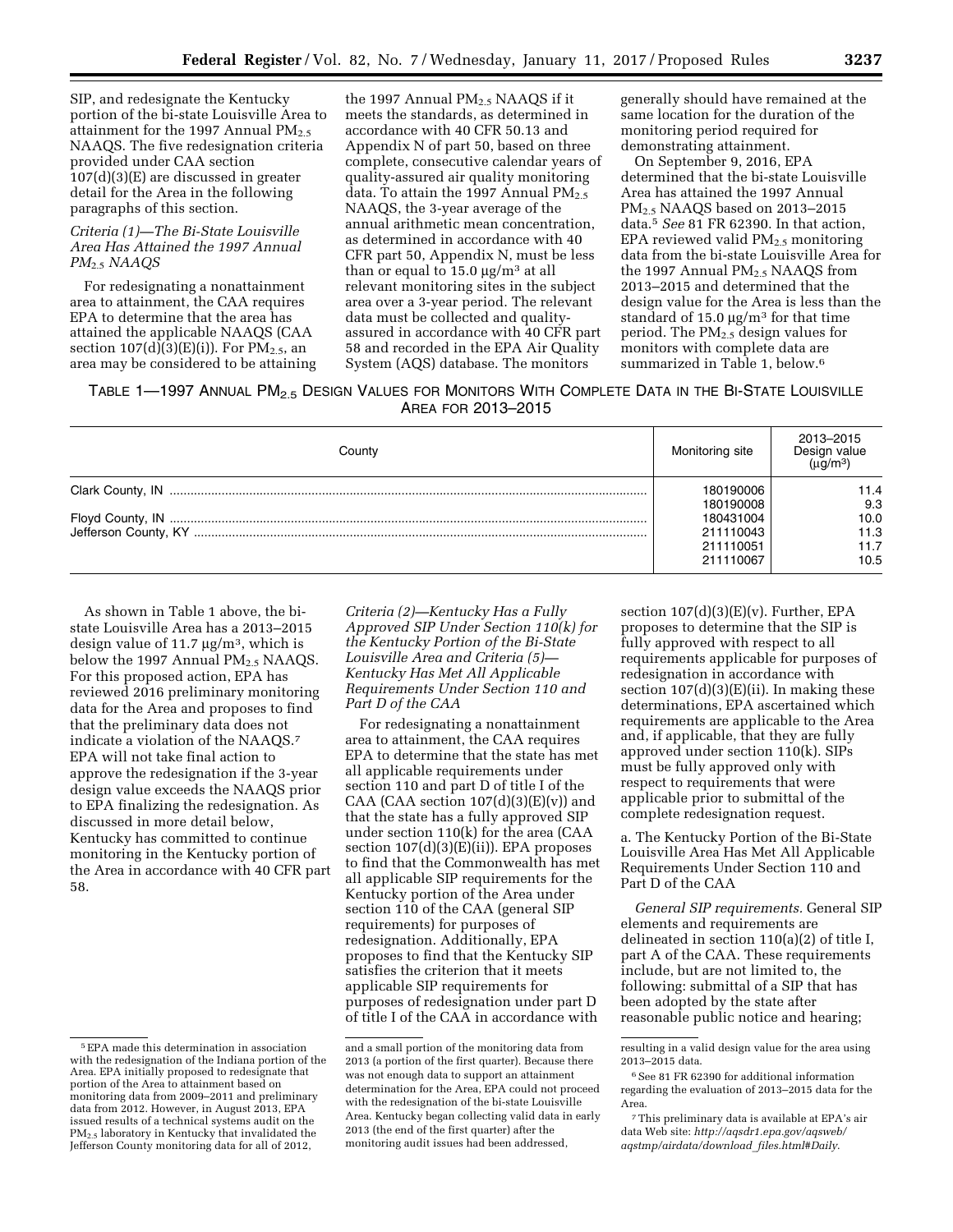provisions for establishment and operation of appropriate procedures needed to monitor ambient air quality; implementation of a source permit program; provisions for the implementation of part C requirements (Prevention of Significant Deterioration (PSD)) and provisions for the implementation of part D requirements (NSR permit programs); provisions for air pollution modeling; and provisions for public and local agency participation in planning and emission control rule development.

Section 110(a)(2)(D) requires that SIPs contain certain measures to prevent sources in a state from significantly contributing to air quality problems in another state. To implement this provision, EPA has required certain states to establish programs to address the interstate transport of air pollutants. The section 110(a)(2)(D) requirements for a state are not linked with a particular nonattainment area's designation and classification in that state. EPA believes that the requirements linked with a particular nonattainment area's designation and classifications are the relevant measures to evaluate in reviewing a redesignation request. The transport SIP submittal requirements, where applicable, continue to apply to a state regardless of the designation of any one particular area in the state. Thus, EPA does not believe that the CAA's interstate transport requirements should be construed to be applicable requirements for purposes of redesignation.

In addition, EPA believes that other section 110 elements that are neither connected with nonattainment plan submissions nor linked with an area's attainment status are not applicable requirements for purposes of redesignation. The area will still be subject to these requirements after the area is redesignated. The section 110 and part D requirements which are linked with a particular area's designation and classification are the relevant measures to evaluate in reviewing a redesignation request. This approach is consistent with EPA's existing policy on applicability (*i.e.,* for redesignations) of conformity and oxygenated fuels requirements, as well as with section 184 ozone transport requirements. *See* Reading, Pennsylvania, proposed and final rulemakings (61 FR 53174–53176, October 10, 1996), (62 FR 24826, May 7, 1997); Cleveland-Akron-Loraine, Ohio, final rulemaking (61 FR 20458, May 7, 1996); and Tampa, Florida, final rulemaking at (60 FR 62748, December 7, 1995). *See also* the discussion on this issue in the Cincinnati, Ohio,

redesignation (65 FR 37890, June 19, 2000), and in the Pittsburgh, Pennsylvania, redesignation (66 FR 50399, October 19, 2001).

EPA has reviewed Kentucky's SIP and has preliminarily concluded that it meets the general SIP requirements under section 110(a)(2) of the CAA to the extent they are applicable for purposes of redesignation. EPA has previously approved provisions of Kentucky's SIP addressing CAA section 110(a)(2) requirements including provisions addressing the 1997 Annual PM2.5 NAAQS. *See* 77 FR 60307 (October 3, 2012) and 79 FR 26143 (May 7, 2014). These requirements are, however, statewide requirements that are not linked to the  $PM_{2.5}$ nonattainment status of the Area. Therefore, EPA believes these SIP elements are not applicable for purposes of this redesignation.

*Title I, part D, subpart 1 applicable SIP requirements.* EPA proposes to determine that the Kentucky SIP meets the applicable SIP requirements for the Kentucky portion of the Area for purposes of redesignation under part D of the CAA. Subpart 1 of part D, comprised of sections 172–179B of the CAA, sets forth the basic nonattainment requirements applicable to all nonattainment areas. All areas that were designated nonattainment for the 1997 Annual  $PM<sub>2.5</sub> NAAOS$  were designated under subpart 1 of the CAA. For purposes of evaluating this redesignation request, the applicable part D, subpart 1 SIP requirements are contained in sections 172(c)(1)–(9) and in section 176. A thorough discussion of the requirements contained in sections 172 and 176 can be found in the General Preamble for Implementation of title I. *See* 57 FR 13498 (April 16, 1992). Section VI of this proposed rulemaking notice discusses the relationship between this proposed redesignation action and subpart 4 of part D.

*Subpart 1, section 172 Requirements*. Under section 172, states with nonattainment areas must submit plans providing for timely attainment and meeting a variety of other requirements. EPA's longstanding interpretation of the nonattainment planning requirements of section 172 is that once an area is attaining the NAAQS, those requirements are not ''applicable'' for purposes of CAA section 107(d)(3)(E)(ii) and therefore need not be approved into the SIP before EPA can redesignate the area. In the 1992 General Preamble for Implementation of Title I, EPA set forth its interpretation of applicable requirements for purposes of evaluating redesignation requests when an area is attaining a standard. *See* 57 FR 13498,

13564 (April 16, 1992). EPA noted that the requirements for reasonable further progress (RFP) and other measures designed to provide for attainment do not apply in evaluating redesignation requests because those nonattainment planning requirements ''have no meaning'' for an area that has already attained the standard. *Id.* This interpretation was also set forth in the Calcagni Memorandum. EPA's understanding of section 172 also forms the basis of its Clean Data Policy, which suspends a state's obligation to submit most of the attainment planning requirements that would otherwise apply, including an attainment demonstration and planning SIPs to provide for RFP, reasonably available control measures (RACM), and contingency measures under section 172(c)(9).

On March 9, 2011, EPA determined that the bi-state Louisville Area had attained the 1997 annual  $PM_{2.5}$  NAAQS based upon ambient air monitoring data for the 2007–2009 period, which showed that the area had monitored attainment of the annual  $PM<sub>2.5</sub> NAAQS$ . As a result of this determination and in accordance with EPA's Clean Data Policy, the requirements for the area to submit an attainment demonstration and associated RACM, a RFP plan, contingency measures, and other planning SIP revision related to attainment of the standards are suspended for so long as the area continues to attain the 1997 annual PM<sub>2.5</sub> NAAQS.<sup>8</sup> Therefore, Kentucky withdrew the aforementioned  $PM<sub>2.5</sub>$ attainment demonstration SIP revision except for the portion addressing emissions inventory requirements under section 172(c)(3). However, as discussed below, the United States Court of Appeals for the Sixth Circuit (Sixth Circuit) recently issued an opinion in *Sierra Club* v. *EPA,* 793 F.3d 656 (6th Cir. 2015), that is inconsistent with EPA's longstanding interpretation regarding section 107(d)(3)(E)(ii) and requires that subpart 1 RACM be approved into the SIP before EPA can redesignate an area subject to section 172(c)(1).

Section 172(c)(1) requires the plans for all nonattainment areas to provide

<sup>8</sup>At the time of EPA's March 9, 2011 action, EPA's Clean Data Policy for PM2.5 was codified at 40 CFR 51.1004(c). This regulation was promulgated as part of the 1997 PM<sub>2.5</sub> NAAQS implementation rule that was subsequently challenged and remanded in *NRDC* v. *EPA,* 706 F.3d 428 (D.C. Cir. 2013), as discussed in Section VI of this notice. However, the Clean Data Policy portion of the implementation rule was not at issue in that case. In the PM<sub>2.5</sub> SIP Requirements Rule, EPA updated the Clean Data Policy for the  $PM_{2.5}$ NAAQS and moved it to 40 CFR 51.1015.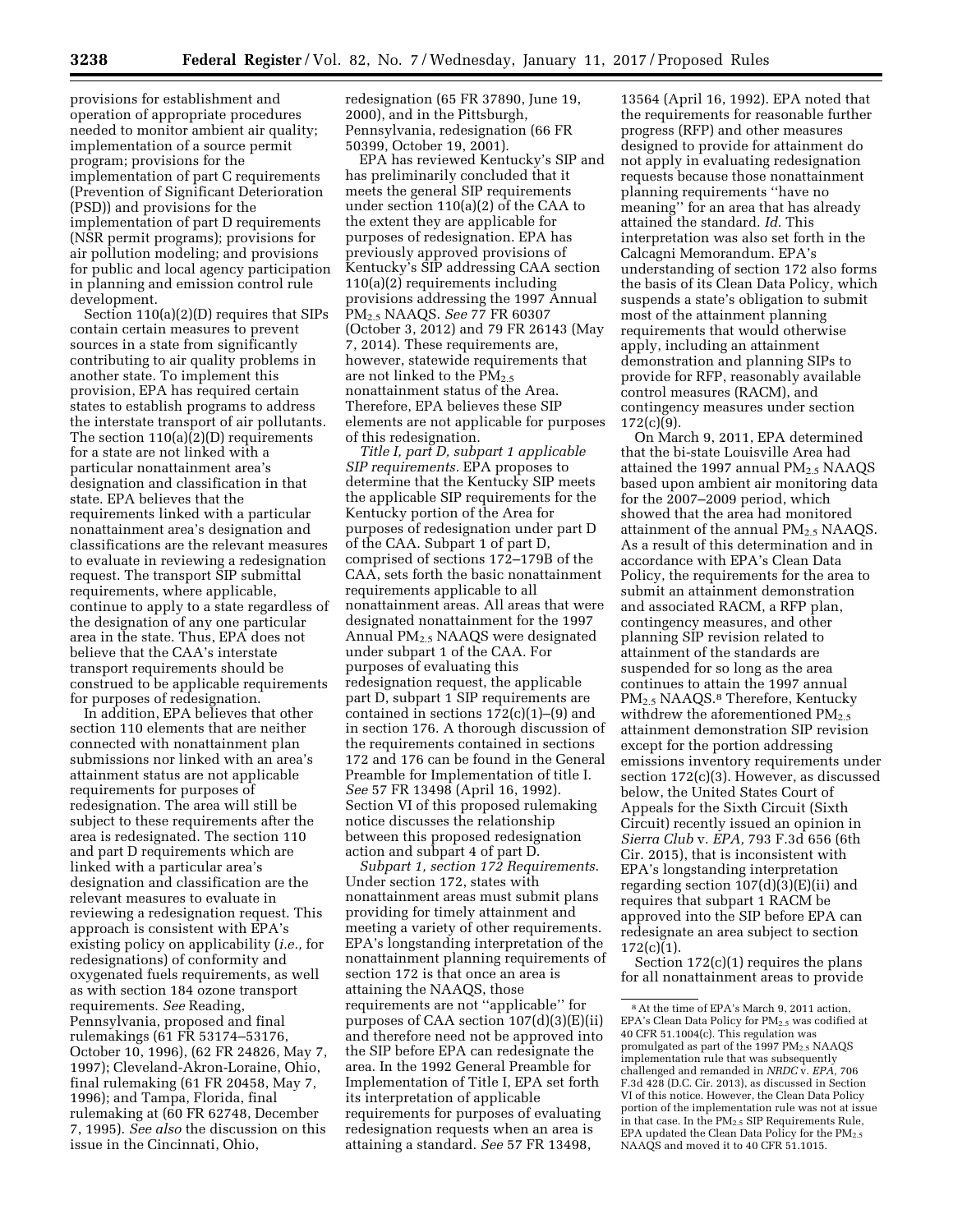for the implementation of RACM as expeditiously as practicable and to provide for attainment of the NAAQS. EPA interprets this requirement to impose a duty on all nonattainment areas to consider all available control measures and to adopt and implement such measures as are reasonably available for implementation in each area as components of the area's attainment demonstration.

On July 14, 2015, the Sixth Circuit vacated EPA's redesignation of the Indiana and Ohio portions of the Cincinnati nonattainment area for the 1997 PM2.5 NAAQS because EPA had not approved RACM for that area into the Indiana and Ohio SIPs pursuant to CAA section 172(c)(1). *Sierra Club* v. *EPA,* 793 F.3d 656. The Court concluded that ''a State seeking redesignation 'shall provide for the implementation' of RACM/RACT [reasonably available control technology], even if those measures are not strictly necessary to demonstrate attainment with the  $PM_{2.5}$  NAAQS. If the State has not done so, EPA cannot 'fully approve' the area's SIP, and redesignation to attainment status is improper.'' *Sierra Club,* 793 F.3d at 670. EPA is bound by the Sixth Circuit's decision within the Court's jurisdiction.<sup>9</sup>

On August 9, 2016, Kentucky submitted a SIP revision containing a RACM determination for the Kentucky portion of the Louisville Area, in accordance with CAA 172(c)(1) and the Sixth Circuit decision in *Sierra Club,* for incorporation into the Kentucky SIP in support of the Commonwealth's redesignation request. Although EPA continues to believe that subpart 1 RACM is not an applicable requirement under section  $107(d)(3)(E)$  for an area that has already attained the 1997 Annual PM2.5 NAAQS, on October 21, 2016, EPA proposed to approve Kentucky's SIP revision to incorporate the subpart 1 RACM determination for the Kentucky portion of the Area into the SIP.10 *See* 81 FR 72755. EPA did not receive any adverse comments on the proposal, and on December 15, 2016,

the EPA Region 4 Regional Administrator took final action to approve Kentucky's subpart 1 RACM determination SIP submission. Publication in the **Federal Register** is pending.

Because attainment has been reached in the Area, the section 172(c)(2) requirement that nonattainment plans contain provisions promoting reasonable further progress toward attainment is not relevant for purposes of redesignation. In addition, because the Area has attained the standard and is no longer subject to a RFP requirement, the requirement to submit the section  $172(c)(9)$  contingency measures is not applicable for purposes of redesignation. Section 172(c)(6) requires the SIP to contain control measures necessary to provide for attainment of the NAAQS. Because attainment has been reached, no additional measures are needed to provide for attainment.

Section 172(c)(3) requires submission and approval of a comprehensive, accurate, and current inventory of actual emissions. On August 2, 2012 (77 FR 45956), EPA approved Kentucky's 2002 base-year emissions inventory for the bistate Louisville Area.

Section 172(c)(4) requires the identification and quantification of allowable emissions for major new and modified stationary sources to be allowed in an area, and section 172(c)(5) requires source permits for the construction and operation of new and modified major stationary sources anywhere in the nonattainment area. EPA has determined that, since PSD requirements will apply after redesignation, areas being redesignated need not comply with the requirement that a NSR program be approved prior to redesignation, provided that the area demonstrates maintenance of the NAAQS without part D NSR. A more detailed rationale for this view is described in a memorandum from Mary Nichols, Assistant Administrator for Air and Radiation, dated October 14, 1994, entitled, ''Part D New Source Review Requirements for Areas Requesting Redesignation to Attainment.'' The Commonwealth has demonstrated that the Kentucky portion of the bi-state Louisville Area will be able to maintain the NAAQS without part D NSR in effect, and therefore Kentucky need not have fully approved part D NSR programs prior to approval of the redesignation request. Kentucky's PSD program will become effective in the Kentucky portion of the bi-state Louisville Area upon redesignation to attainment.

Section 172(c)(7) requires the SIP to meet the applicable provisions of section 110(a)(2). As noted above, EPA believes that the Kentucky SIP meets the requirements of section 110(a)(2) applicable for purposes of redesignation.

*176 Conformity Requirements.*  Section 176(c) of the CAA requires states to establish criteria and procedures to ensure that federallysupported or funded projects conform to the air quality planning goals in the applicable SIP. The requirement to determine conformity applies to transportation plans, programs and projects that are developed, funded or approved under title 23 of the United States Code (U.S.C.) and the Federal Transit Act (transportation conformity) as well as to all other federallysupported or funded projects (general conformity). State transportation conformity SIP revisions must be consistent with federal conformity regulations relating to consultation, enforcement and enforceability that EPA promulgated pursuant to its authority under the CAA.

EPA believes that it is reasonable to interpret the conformity SIP requirements 11 as not applying for purposes of evaluating the redesignation request under section 107(d) because state conformity rules are still required after redesignation and federal conformity rules apply where state rules have not been approved. *See Wall* v. *EPA,* 265 F.3d 426 (6th Cir. 2001) (upholding this interpretation); *See* 60 FR 62748 (December 7, 1995). Nonetheless, Kentucky has an approved conformity SIP for the bi-state Louisville Area. *See* 75 FR 20780 (April 21, 2010).

For these reasons, EPA proposes to find that Kentucky has satisfied all applicable requirements for purposes of redesignation of the Area under section 110 and part D of the CAA.

b. The Kentucky Portion of the Area Has a Fully Approved Applicable SIP Under Section 110(k) of the CAA

EPA has fully approved the applicable Kentucky SIP for the Kentucky portion of the bi-state Louisville Area for the 1997 Annual  $PM<sub>2.5</sub>$  nonattainment area under section 110(k) of the CAA for all requirements applicable for purposes of redesignation. EPA may rely on prior SIP approvals in approving a redesignation request (*see* Calcagni

<sup>9</sup> Kentucky, Michigan, Ohio, and Tennessee are

<sup>&</sup>lt;sup>10</sup> The EPA Region 4 Regional Administrator signed a memorandum on July 20, 2015, seeking concurrence from the Director of EPA's Air Quality Policy Division (AQPD) in the Office of Air Quality Planning and Standards to act inconsistent with EPA's interpretation of CAA sections 107(d)(3)(E) and  $172(c)(1)$  when taking action on pending and future redesignation requests in Kentucky and Tennessee because the Region is bound by the Sixth Circuit's decision in *Sierra Club* v. *EPA.* The AQPD Director issued her concurrence on July 22, 2015. This memorandum is not required to satisfy EPA's regional consistency regulations. *See* 40 CFR 56.5(b)(1); 81 FR 51102 (August 3, 2016).

<sup>11</sup>CAA section 176(c)(4)(E) requires states to submit revisions to their SIPs to reflect certain Federal criteria and procedures for determining transportation conformity. Transportation conformity SIPs are different from the MVEBs that are established in control strategy SIPs and maintenance plans.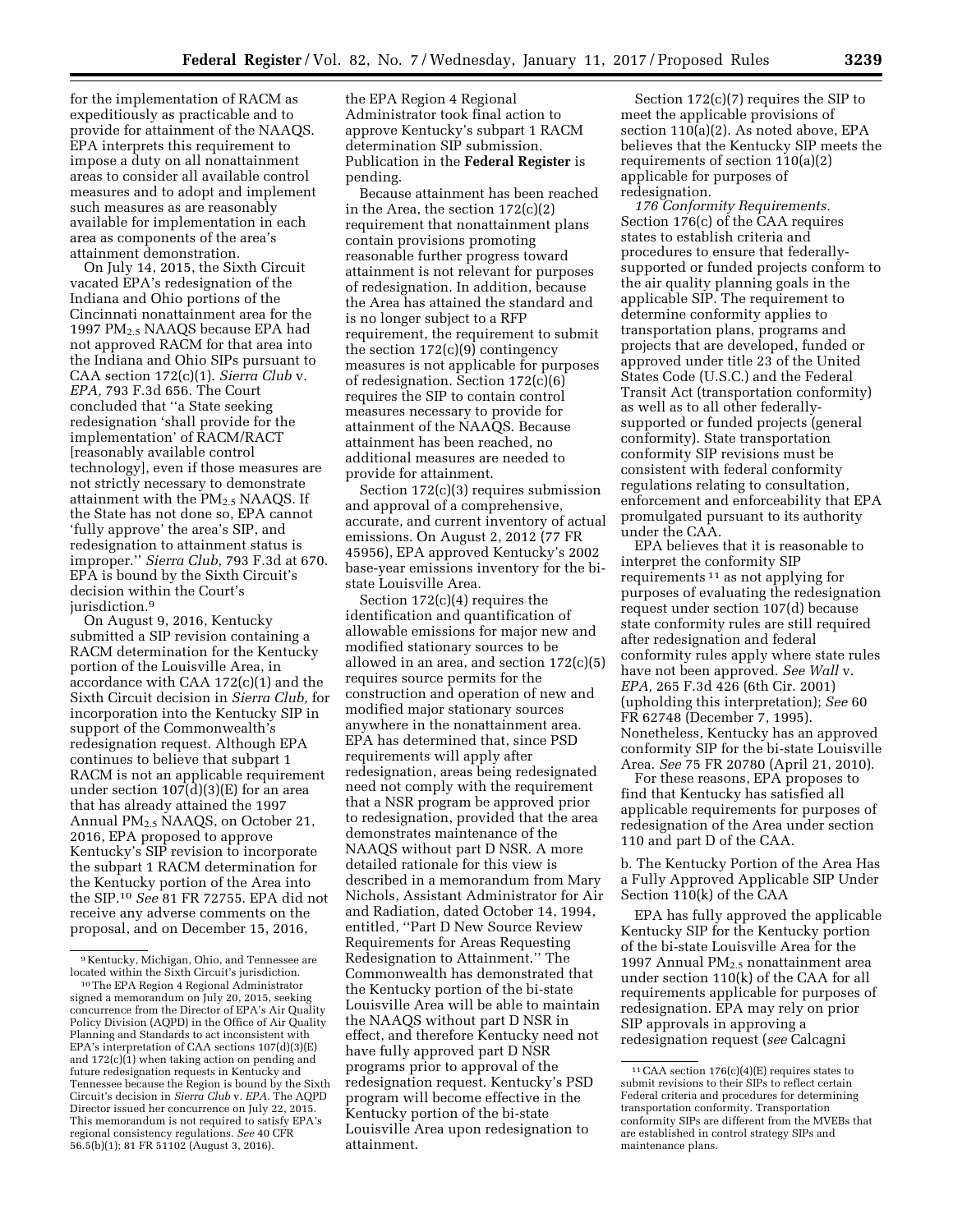Memorandum at p. 3; *Southwestern Pennsylvania Growth Alliance* v. *Browner,* 144 F.3d 984 (6th Cir. 1998); *Wall,* 265 F.3d 426) plus any additional measures it may approve in conjunction with a redesignation action. *See* 68 FR 25426 (May 12, 2003) and citations therein. Following passage of the CAA of 1970, Kentucky has adopted and submitted, and EPA has fully approved at various times, provisions addressing the various SIP elements applicable for the 1997 Annual  $PM<sub>2.5</sub> NAAQS$  in the Kentucky portion of the bi-state Louisville Area (*e.g.,* 77 FR 60307, October 3, 2012).

As indicated above, EPA believes that the section 110 elements not connected with nonattainment plan submissions and not linked to an area's nonattainment status are not applicable requirements for purposes of redesignation.

*Criteria (3)—The Air Quality Improvement in the Bi-State Louisville Area Is Due to Permanent and Enforceable Reductions in Emissions Resulting From Implementation of the SIP and Applicable Federal Air Pollution Control Regulations and Other Permanent and Enforceable Reductions* 

For redesignating a nonattainment area to attainment, the CAA requires EPA to determine that the air quality improvement in the area is due to permanent and enforceable reductions in emissions resulting from implementation of the SIP and applicable federal air pollution control regulations and other permanent and enforceable reductions (CAA section 107(d)(3)(E)(iii)). EPA has preliminarily determined that Kentucky has demonstrated that the observed air quality improvement in the Kentucky portion of the bi-state Louisville Area is due to permanent and enforceable reductions in emissions resulting from implementation of the SIP and federal measures.

Federal measures enacted in recent years have resulted in permanent emission reductions in particulate matter and its precursors. The federal measures that have been implemented include:

*Tier 2 vehicle standards and lowsulfur gasoline.* Implementation of the Tier 2 vehicle standards began in 2004, and as newer, cleaner cars enter the national fleet, these standards continue to significantly reduce  $NO<sub>x</sub>$  emissions. The standards require all classes of passenger vehicles in any manufacturer's fleet to meet an average standard of 0.07 grams of  $NO<sub>x</sub>$  per mile. In addition, starting in January of 2006, the Tier 2 rule reduced the allowable

sulfur content of gasoline to 30 parts per million (ppm). Most gasoline sold prior to this had a sulfur content of approximately 300 ppm. EPA expects that these standards will reduce  $NO<sub>x</sub>$ emissions from vehicles by approximately 74 percent by 2030, translating to nearly 3 million tons annually by 2030.

*Heavy-duty gasoline and diesel highway vehicle standards & ultra lowsulfur diesel rule.* On October 6, 2000 (65 FR 59896), EPA promulgated a rule to reduce  $NO<sub>X</sub>$  and VOC emissions from heavy-duty gasoline and diesel highway vehicles that began to take effect in 2004. On January 18, 2001 (66 FR 5002), EPA promulgated a second phase of standards and testing procedures which began in 2007 to reduce particulate matter from heavy-duty highway engines and reduced the maximum highway diesel fuel sulfur content from 500 ppm to 15 ppm. The total program should achieve a 90 percent reduction in PM emissions and a 95 percent reduction in  $NO<sub>x</sub>$  emissions for new engines using low-sulfur diesel, compared to existing engines using higher-content sulfur diesel. EPA expects that this rule will reduce  $NO<sub>x</sub>$ emissions by 2.6 million tons by 2030 when the heavy-duty vehicle fleet is completely replaced with newer heavyduty vehicles that comply with these emission standards.

*Non-road, large spark-ignition engines and recreational engines standards.* The non-road spark-ignition and recreational engine standards, effective in July 2003, regulate  $NO<sub>X</sub>$ , hydrocarbons, and carbon monoxide from groups of previously unregulated non-road engines. These engine standards apply to large spark-ignition engines (*e.g.,* forklifts and airport ground service equipment), recreational vehicles (*e.g.,* off-highway motorcycles and all-terrain-vehicles), and recreational marine diesel engines sold in the United States and imported after the effective date of these standards. When all of the non-road spark-ignition and recreational engine standards are fully implemented, an overall 72 percent reduction in hydrocarbons, 80 percent reduction in  $NO<sub>X</sub>$ , and 56 percent reduction in carbon monoxide emissions are expected by 2020. These controls help reduce ambient concentrations of  $PM_{2.5}$ .

*Large non-road diesel engine standards.* This rule, which applies to diesel engines used in industries such as construction, agriculture, and mining, was promulgated in 2004 and fully phased in by 2014. This rule reduced allowable non-road diesel fuel sulfur levels from approximately 3,000 ppm to

500 ppm in 2007 and further reduced those levels to 15 ppm starting in 2010 (a 99 percent reduction). This rule also achieved significant reductions of up to 90 percent for  $NO<sub>x</sub>$  and particulate matter emissions nationwide.

*NOX SIP Call.* On October 27, 1998 (63 FR 57356), EPA issued the  $NO<sub>X</sub>$  SIP Call requiring the District of Columbia and 22 states to reduce emissions of  $NO<sub>X</sub>$ , a precursor to ozone and  $PM<sub>2.5</sub>$ pollution, and providing a mechanism (the  $NO<sub>X</sub>$  Budget Trading Program) that states could use to achieve those reductions. Affected states were required to comply with Phase I of the SIP Call beginning in 2004 and Phase II beginning in 2007. By the end of 2008, ozone season  $NO<sub>x</sub>$  emissions from sources subject to the  $NO<sub>x</sub>$  SIP Call dropped by 62 percent from 2000 emissions levels. All  $NO<sub>X</sub>$  SIP Call states, including Kentucky, have SIPs that currently satisfy their obligations under the  $NO<sub>X</sub>$  SIP Call, and EPA will continue to enforce the requirements of the  $NO<sub>x</sub>$  SIP Call.

*Reciprocating internal combustion engine National Emissions Standards for Hazardous Air Pollutants (NESHAP).*  In 2010, EPA issued rules regulating emissions of air toxics from existing compression ignition (CI) and spark ignition (SI) stationary reciprocating internal combustion engines (RICE) that meet specific site rating, age, and size criteria. With these RICE standards fully implemented in 2013, EPA estimates that the CI RICE standards reduce  $PM_{2.5}$ emissions from the covered CI engines by approximately 2,800 tons per year (tpy) and VOC emissions by approximately 27,000 tpy and that the SI RICE standards reduce  $NO<sub>x</sub>$ emissions from the covered SI engines by approximately 96,000 tpy.

*Category 3 marine diesel engine standards.* Promulgated in 2010, this rule establishes more stringent exhaust emission standards for new large marine diesel engines with per cylinder displacement at or above 30 liters (commonly referred to as Category 3 compression-ignition marine engines) as part of a coordinated strategy to address emissions from all ships that effect U.S. air quality. Near-term standards for newly built engines applied beginning in 2011, and long-term standards requiring an 80 percent reduction in  $NO<sub>X</sub>$  emissions will begin in 2016.

*Boiler NESHAP.* The NESHAP for industrial, commercial, and institutional boilers is projected to reduce VOC emissions. This NESHAP applies to boiler and process heaters located at major sources of hazardous air pollutants that burn natural gas, fuel oil, coal, biomass, refinery gas, or other gas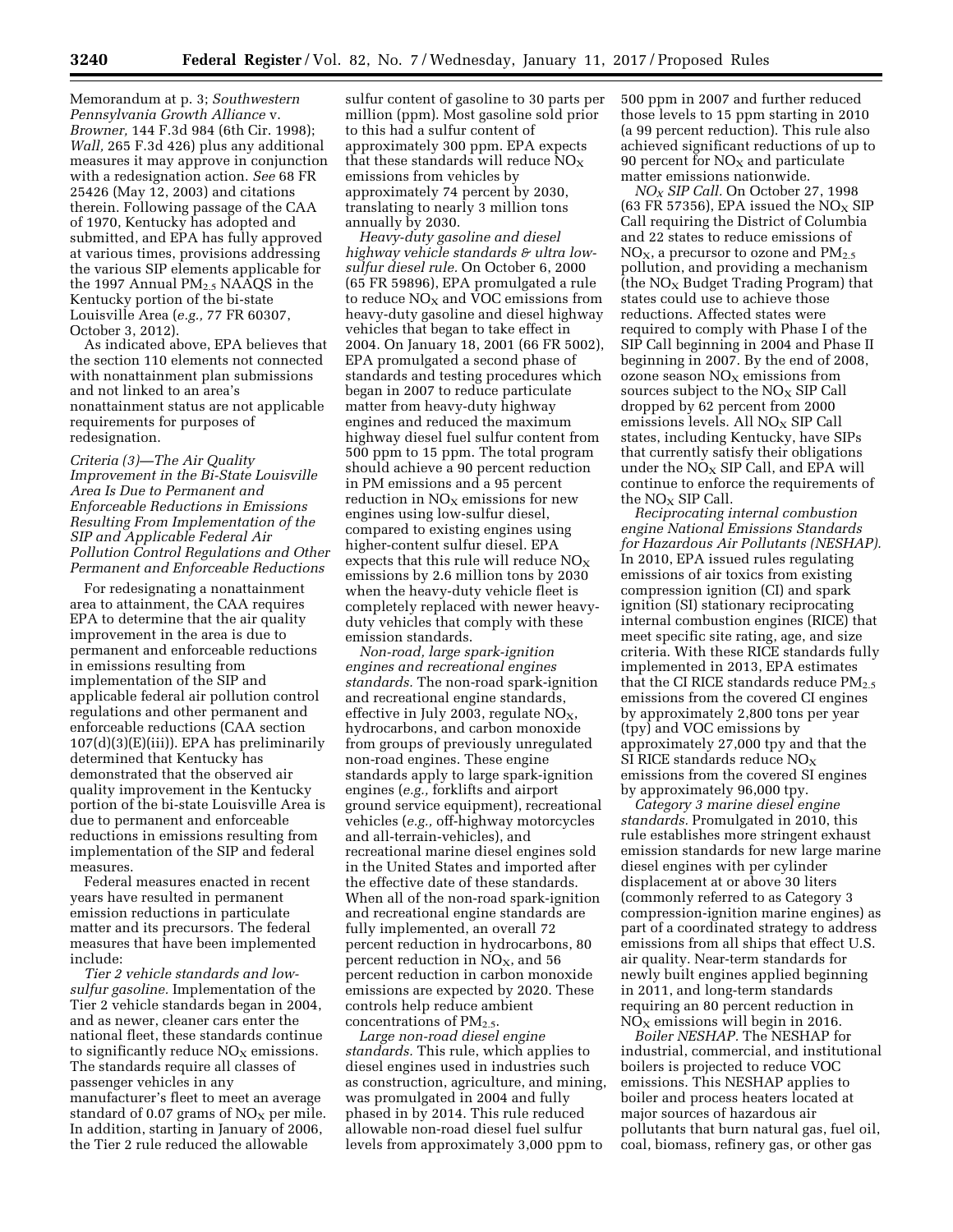and had a compliance deadline of January 31, 2016.

*Utility Mercury Air Toxics Standards (MATS) and New Source Performance Standards (NSPS).* The MATS for coal and oil-fired electric generation units (EGUs) and the NSPS for fossil-fuelfired electric utility steam generating units were published on February 16, 2012 (77 FR 9304). The purpose is to reduce mercury and other toxic air pollutant emissions from coal and oilfired EGUs, 25 megawatts or more, that generate electricity for sale and distribution through the national electric grid to the public. The NSPS has revised emission standards for  $NO<sub>X</sub>$ ,  $SO<sub>2</sub>$  and particulate matter (PM) that apply to new coal and oil-fired power plants. The MATS compliance date for existing sources was April 16, 2015.

*CAIR and CSAPR.* In its redesignation request and maintenance plan, the Commonwealth identified the Clean Air Interstate Rule (CAIR) as a permanent and enforceable measure that contributed to attainment in the bi-state Louisville Area. CAIR created regional cap-and-trade programs to reduce  $SO<sub>2</sub>$ and  $NO<sub>X</sub>$  emissions in 27 eastern states, including Kentucky, that contributed to downwind nonattainment or interfered with maintenance of the 1997 8-hour ozone NAAQS and the 1997 PM<sub>2.5</sub> NAAQS. *See* 70 FR 25162 (May 12, 2005). EPA approved a revision to Kentucky's SIP on October 4, 2007 (72 FR 56623), that addressed the requirements of CAIR for the purpose of reducing  $SO_2$  and  $NO_{X}$  emissions. By 2008, the beginning of the attainment time period identified by Kentucky, CAIR had been promulgated and was achieving emission reductions.

In 2008 the D.C. Circuit initially vacated CAIR, *North Carolina* v. *EPA,*  531 F.3d 896 (D.C. Cir. 2008), but ultimately remanded the rule to EPA without vacatur to preserve the environmental benefits provided by CAIR, *North Carolina* v. *EPA,* 550 F.3d 1176, 1178 (D.C. Cir. 2008). On August 8, 2011 (76 FR 48208), acting on the D.C. Circuit's remand, EPA promulgated the Cross-State Air Pollution Rule (CSAPR) to replace CAIR and thus to address the interstate transport of emissions contributing to nonattainment and interfering with maintenance of the two air quality standards covered by CAIR as well as the 2006  $PM<sub>2.5</sub> NAAQS$ . CSAPR requires substantial reductions of  $SO_2$  and  $NO_X$  emissions from EGUs in 28 states in the Eastern United States. As a general matter, because CSAPR is CAIR's replacement, emissions reductions associated with CAIR will for most areas be made permanent and

enforceable through implementation of CSAPR.

Numerous parties filed petitions for review of CSAPR in the D.C. Circuit, and on August 21, 2012, the court issued its ruling, vacating and remanding CSAPR to EPA and ordering continued implementation of CAIR. *EME Homer City Generation, L.P.* v. *EPA,* 696 F.3d 7, 38 (D.C. Cir. 2012). The D.C. Circuit's vacatur of CSAPR was reversed by the United States Supreme Court on April 29, 2014, and the case was remanded to the D.C. Circuit to resolve remaining issues in accordance with the high court's ruling. *EPA* v. *EME Homer City Generation, L.P.,* 134 S. Ct. 1584 (2014). On remand, the D.C. Circuit affirmed CSAPR in most respects, but invalidated without vacating some of the Phase  $2 SO<sub>2</sub>$  and  $NO<sub>X</sub>$  ozone season CSAPR budgets as to a number of states. *EME Homer City Generation, L.P.* v. *EPA,* 795 F.3d 118 (D.C. Cir. 2015) (*EME Homer City II*). The CSAPR budgets for Kentucky are not affected by the Court's decision. The litigation over CSAPR ultimately delayed implementation of that rule for three years, from January 1, 2012, when CSAPR's cap-and-trade programs were originally scheduled to replace the CAIR cap-and-trade programs, to January 1, 2015. CSAPR's Phase 2 budgets were originally promulgated to begin on January 1, 2014, and are now scheduled to begin on January 1, 2017. CSAPR will continue to operate under the existing emissions budgets until EPA fully addresses the D.C. Circuit's remand. The Court's decision did not affect Kentucky's CSAPR emissions budgets; therefore, CSAPR ensures that the  $NO<sub>X</sub>$ and  $SO<sub>2</sub>$  emissions reductions associated with CAIR and CSAPR throughout Kentucky are permanent and enforceable.12 Although Kentucky identified CAIR as a measure that contributed to permanent and enforceable emissions reductions, the air quality modeling analysis conducted for CSAPR demonstrates that the bi-state Louisville Area would be able to attain the 1997 annual  $PM<sub>2.5</sub> NAAQS$  even in the absence of either CAIR or CSAPR. *See* ''Air Quality Modeling Final Rule Technical Support Document,'' App. B, pages B–43, B–45 and B–46. This modeling is available in the docket for this proposed redesignation action.

To the extent that bi-state Louisville relies on CSAPR for maintenance of the standard, EPA has identified the bi-state Louisville Area as having been

significantly impacted by pollution transported from other states in both CAIR and CSAPR, and these rules greatly reduced the tons of  $SO_2$  and  $NO_X$ emission generated in the states upwind of the area. The air quality modeling performed for the CSAPR rulemaking identified the following states as having contributed to  $PM<sub>2.5</sub>$  concentrations in the bi-state Louisville Area: Illinois, Indiana, Kentucky, Michigan, Missouri, Ohio, Pennsylvania, Tennessee, West Virginia and Wisconsin. *See* 76 FR 48208 (August 8, 2011). Even though the first phase of CAIR implementation for SO2 did not begin until 2010, many sources began reducing their emissions well in advance of the first compliance deadline because of the incentives offered by CAIR for early compliance with the rule. The emission reductions in the states upwind of the bi-state Louisville Area achieved by CAIR, and made permanent by CSAPR, are unaffected by the D.C. Circuit's remand of CSAPR.13

In addition to the above federal measures, Kentucky also identified the following State control measures, incorporated into Kentucky's SIP, that provide emission reductions in particulate matter and its precursors:

*New Process Operations—401 KAR 59:010.* This regulation provides for the control of particulate matter emissions for affected facilities or sources located in nonattainment areas as well as attainment areas.

*RACT/RACM—401 KAR 50.012.* This regulation establishes reasonably available control technology requirements for all air contaminant sources.

*Open Burning Bans—401 KAR 63:005.*  In 2005, Kentucky revised the open burning regulation to prohibit most types of open burning in  $PM_{2,5}$ nonattainment/maintenance areas within Kentucky during the period of May-September.

*Fugitive Emissions—401 KAR 63:010.*  This regulation provides for the control of fugitive emissions in the Commonwealth.

## *Criteria (4)—The Kentucky Portion of the Bi-State Louisville Area Has a Fully Approved Maintenance Plan Pursuant to Section 175A of the CAA*

For redesignating a nonattainment area to attainment, the CAA requires EPA to determine that the area has a fully approved maintenance plan pursuant to section 175A of the CAA

 $^{12}\rm{CAIR}$  and CSAPR established annual  $\rm{NO_{X}}$  and SO2 budgets to address nonattainment and interference with maintenance of the  $PM_{2.5}$ standard, because, as discussed above in Section II,  $NO<sub>x</sub>$  and  $SO<sub>2</sub>$  are two main  $PM<sub>2.5</sub>$  precursors.

<sup>13</sup>The D.C. Circuit in *EME Homer City II*  remanded the SO<sub>2</sub> trading program budgets for four states, none of which were identified as contributing to the bi-state Louisville Area.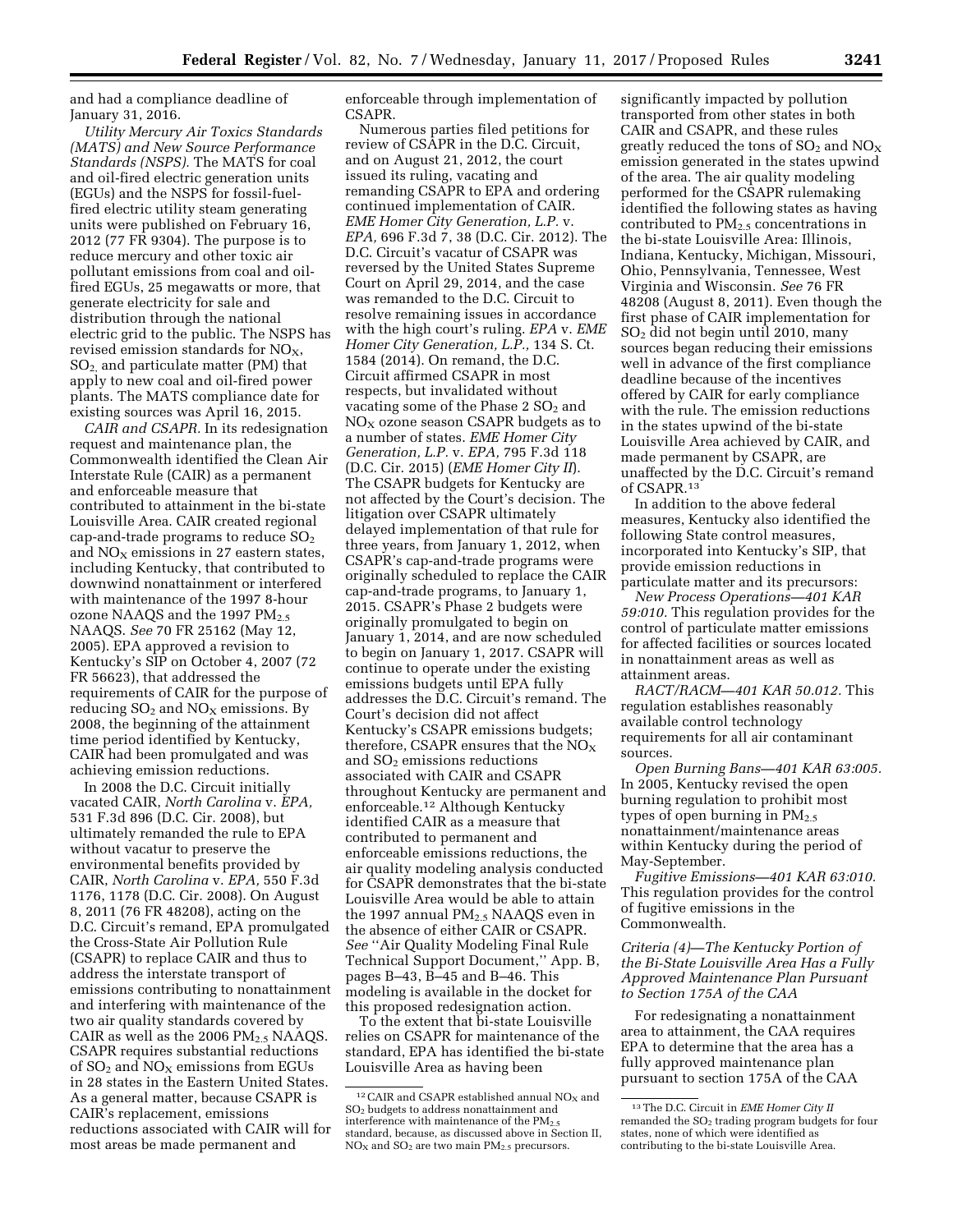$(CAA$  section  $107(d)(3)(E)(iv)$ ). In conjunction with its request to redesignate the Kentucky portion of the bi-state Louisville Area to attainment for the 1997 Annual PM<sub>2.5</sub> NAAQS, Kentucky submitted a SIP revision to provide for the maintenance of the 1997 Annual  $PM_{2.5}$  NAAQS for at least 10 years after the effective date of redesignation to attainment. EPA believes that this maintenance plan meets the requirements for approval under section 175A of the CAA for the reasons discussed below.

a. What is required in a maintenance plan?

Section 175A of the CAA sets forth the elements of a maintenance plan for areas seeking redesignation from nonattainment to attainment. Under section 175A, the plan must demonstrate continued attainment of the applicable NAAQS for at least 10 years after the Administrator approves a redesignation to attainment. Eight years after the redesignation, the Commonwealth of Kentucky must submit a revised maintenance plan demonstrating that attainment will continue to be maintained for the 10 years following the initial 10-year period. To address the possibility of future NAAQS violations, the maintenance plan must contain such contingency measures, as EPA deems necessary, to assure prompt correction of any future 1997 Annual  $PM_{2.5}$ NAAQS violations. The Calcagni Memorandum provides further guidance on the content of a maintenance plan, explaining that a maintenance plan should address five requirements: The attainment emissions inventory, maintenance demonstration, monitoring, verification of continued attainment, and a contingency plan. As is discussed below, EPA finds that the Commonwealth's maintenance plan includes all the necessary components and is thus proposing to approve it as a revision to the Kentucky SIP.

## *b. Attainment Emissions Inventory*

As discussed above, EPA has previously determined that the bi-state Louisville Area attained the 1997 Annual PM2.5 NAAQS based on monitoring data for the 3-year period from 2007–2009, and then subsequently based on monitoring data from 2013– 2015. In its maintenance plan, the Commonwealth selected 2008 as the

attainment emission inventory year. The attainment inventory identifies the level of emissions in the Area that is sufficient to attain the 1997 Annual PM2.5 NAAQS. The Commonwealth began development of the attainment inventory by first generating a baseline emissions inventory for the Area. As noted above, the year 2008 was chosen as the base year for developing a comprehensive emissions inventory for direct  $PM_{2.5}$  and the  $PM_{2.5}$  precursors  $SO<sub>2</sub>$  and NO<sub>X</sub>. The projected inventory included with the maintenance plan estimates emissions forward to 2015 and 2025, which satisfies the 10-year interval required in section 175(A) of the CAA.

The emissions inventories are composed of four major types of sources: Point, area, on-road mobile, and non-road mobile. The attainment and future year emissions inventories were projected by the Visibility Improvement State and Tribal Association of the Southeast and the Lake Michigan Air Directors Consortium using the 2005 base year inventory methodology as provided in the Appendix D of Kentucky's submittal. The future year emissions inventories have been estimated using projected rates of growth in population, traffic, economic activity, expected control programs, and other parameters. Nonroad mobile emissions estimates were based on EPA's non-road mobile model, with the exception of the railroad locomotives, commercial marine, and aircraft. On-road mobile source emissions were calculated using EPA's MOVES2010 on-road mobile emission model.<sup>14</sup> The 2008 SO<sub>2</sub>, NO<sub>X</sub>, and PM<sub>2.5</sub> emissions for the Kentucky portion of the bi-state Louisville Area and the entire bi-state Louisville Area, as well as the emissions for other years, were developed consistent with EPA guidance and are summarized in Tables 8 and 9.

Section 175A requires a state seeking redesignation to attainment to submit a SIP revision to provide for the maintenance of the NAAQS in the Area ''for at least 10 years after the redesignation.'' EPA has interpreted this as a showing of maintenance ''for a period of ten years following redesignation.'' Calcagni Memorandum, p. 9. Where the emissions inventory method of showing maintenance is used, the purpose is to show that

emissions during the maintenance period will not increase over the attainment year inventory. Calcagni Memorandum, pp. 9–10.

As discussed in detail below, Kentucky's maintenance plan submission expressly documents that the Area's overall emissions inventories will remain well below the attainment year inventories through 2025. In addition, for the reasons set forth below, EPA believes that the Area will continue to maintain the 1997 Annual  $PM_{2.5}$ NAAQS through 2027. Thus, if EPA finalizes its proposed approval of the redesignation request and maintenance plan, the approval will be based upon this showing, in accordance with section 175A, and EPA's analysis described herein, that the Commonwealth's maintenance plan provides for maintenance for at least ten years after redesignation.

### *c. Maintenance Demonstration*

The maintenance plan for the Kentucky portion of the bi-state Louisville Area includes a maintenance demonstration that:

(i) Shows compliance with and maintenance of the Annual  $PM<sub>2.5</sub>$ standard by providing information to support the demonstration that current and future emissions of  $SO_2$ ,  $NO_X$ , and PM2.5 remain at or below 2008 emissions levels.

(ii) Uses 2008 as the attainment year and includes future emission inventory projections for 2015 and 2025.

(iii) Identifies an ''out year'' at least 10 years after EPA review and potential approval of the maintenance plan. Per 40 CFR part 93,  $NO<sub>X</sub>$  and  $PM<sub>2.5</sub>$  MVEBs were established for the last year (2025) of the maintenance plan. Additionally, Kentucky chose, through interagency consultation, to establish  $NO<sub>x</sub>$  and PM<sub>2.5</sub> MVEBs for 2015 (see section VII below).

(iv) Provides, as shown in Tables 2 through 7 below, the estimated and projected emissions inventories, in tpy, for the Kentucky portion of the Louisville (Bullitt 15 and Jefferson Counties) Area, for  $PM_{2.5}$ , NO<sub>X</sub>, and SO2. Kentucky incorporated expected CAIR reductions into the Commonwealth's redesignation request inventories and projections regarding  $NO<sub>x</sub>$  and  $SO<sub>2</sub>$  but did not incorporate CAIR reductions into the  $PM_{2.5}$ inventory.

<sup>14</sup>MOVES2010 was the approved model at the time the Kentucky SIP was submitted. Currently, MOVES2014a is the approved on-road mobile source model.

<sup>15</sup>Based upon an email from John E. Gowins, Kentucky Division of Air Quality, dated October 31, 2012, the Bullitt County 2025 emission inventory values for the Non-EGU sector were incorrect in the March 5, 2012, redesignation request submittal. The

values presented in Tables 2, 4, and 6, as well as projected total emission estimates Tables 8 and 9, have been changed to reflect the correct values. This email is located in the docket for this proposed action.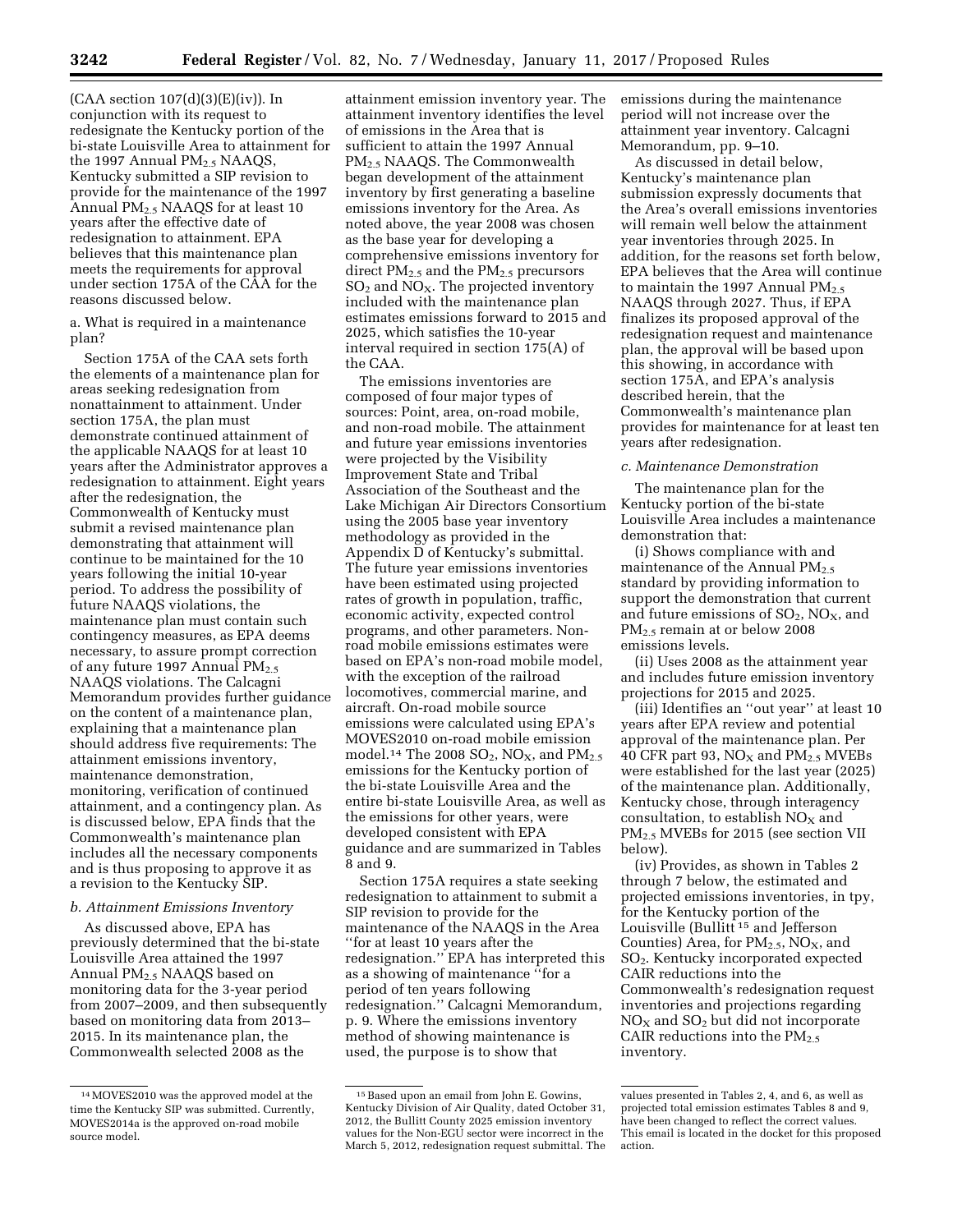# TABLE 2-BULLITT COUNTY, KENTUCKY PM<sub>2.5</sub> EMISSION INVENTORY; TOTALS FOR BASE YEAR 2005, ESTIMATED 2008, AND PROJECTED 2015 AND 2025 (TPY)—WITHOUT CAIR

| Sector   | 2005<br>Base | 2008<br>Attainment | 2015<br>Interim | 2025<br>Maintenance |
|----------|--------------|--------------------|-----------------|---------------------|
|          |              |                    |                 | $\Omega$            |
| Non-EGU  | 186.67       | 259.07             | 428.02          | 669.37              |
| Non-road | 42.13        | 39.86              | 29.09           | 12.39               |
|          | 812.93       | 822.39             | 855.23          | 895.91              |
| On-road  | 84.08        | 85.40              | 55.96           | 27.72               |
| Total    | 1125.81      | 1206.72            | 368.3           | 1605.39             |

# TABLE 3-JEFFERSON COUNTY, KENTUCKY PM<sub>2.5</sub> EMISSION INVENTORY; TOTALS FOR BASE YEAR 2005, ESTIMATED 2008, AND PROJECTED 2015 AND 2025 (TPY)—WITHOUT CAIR

| Sector           | 2005<br>Base | 2008<br>Attainment | 2015<br>Interim | 2025<br>Maintenance |
|------------------|--------------|--------------------|-----------------|---------------------|
| <b>FGU Point</b> | 3.123.24     | 2,763.06           | 2.481.90        | 2,481.90            |
| Non-FGU          | 604.24       | 640.00             | 568.43          | 479.96              |
|                  | 579.53       | 571.03             | 212.51          | 124.16              |
|                  | 550.70       | 496.28             | 440.65          | 371.92              |
|                  | 721.30       | 627.06             | 339.41          | 177.60              |
| Tota             | 5.579.01     | 5,097.43           | 4.042.90        | 635.54              |

# TABLE 4-BULLITT COUNTY, KENTUCKY  $NO_{X}$  EMISSION INVENTORY; TOTALS FOR BASE YEAR 2005, ESTIMATED 2008, AND PROJECTED 2015 AND 2025 (TPY)—WITH CAIR

| Sector                         | 2005<br>Base                          | 2008<br>Attainment                   | 2015<br>Interim                     | 2025<br>Maintenance                     |
|--------------------------------|---------------------------------------|--------------------------------------|-------------------------------------|-----------------------------------------|
| Non-FGU<br>Non-road<br>On-road | 221.70<br>540.19<br>29.92<br>2.952.07 | 288.40<br>502.71<br>8.72<br>2.820.80 | 444.04<br>385.51<br>1.42<br>.782.71 | 0<br>666.38<br>210.99<br>1.09<br>866.81 |
| ™otal                          | 3.743.88                              | 3.620.63                             | 2.613.68                            | 1745.27                                 |

# TABLE 5-JEFFERSON COUNTY, KENTUCKY NO<sub>X</sub> EMISSION INVENTORY; TOTALS FOR BASE YEAR 2005, ESTIMATED 2008, AND PROJECTED 2015 AND 2025 (TPY)—WITH CAIR

| Sector | 2005<br>Base | 2008<br>Attainment | 2015<br>Interim | 2025<br>Maintenance |
|--------|--------------|--------------------|-----------------|---------------------|
|        | 20.176.48    | 22.749.14          | 21.595.85       | 22.221.35           |
|        | 1.489.68     | 1.987.01           | 1.759.66        | 1.479.63            |
|        | 10.590.84    | 11.255.08          | 9.912.27        | 8.269.43            |
|        | 1.272.69     | 1.382.23           | 1.217.32        | 1,015.56            |
|        | 22.241.72    | 19.094.05          | 10.259.60       | 4.935.49            |
| T∩tal  | 55,771.41    | 56,467.51          | 44.744.70       | 37.921.46           |

# TABLE 6-BULLITT COUNTY, KENTUCKY SO<sub>2</sub> EMISSION INVENTORY; TOTALS FOR BASE YEAR 2005, ESTIMATED 2008, AND PROJECTED 2015 AND 2025 (TPY)—WITH CAIR

| Sector                                                     | 2005<br><b>Base</b>               | 2008<br>Attainment                | 2015<br>Interim                  | 2025<br>Maintenance                            |
|------------------------------------------------------------|-----------------------------------|-----------------------------------|----------------------------------|------------------------------------------------|
| <b>EGU Point</b><br>Non-EGU<br>Non-road<br>Area<br>On-road | 365.91<br>32.05<br>94.94<br>12.11 | 507.16<br>14.28<br>96.47<br>13.28 | 836.74<br>3.29<br>98.41<br>15.01 | $\Omega$<br>1307.58<br>0.76<br>100.36<br>15.76 |
| Total                                                      | 505.01                            | 631.19                            | 953.45                           | 1424.46                                        |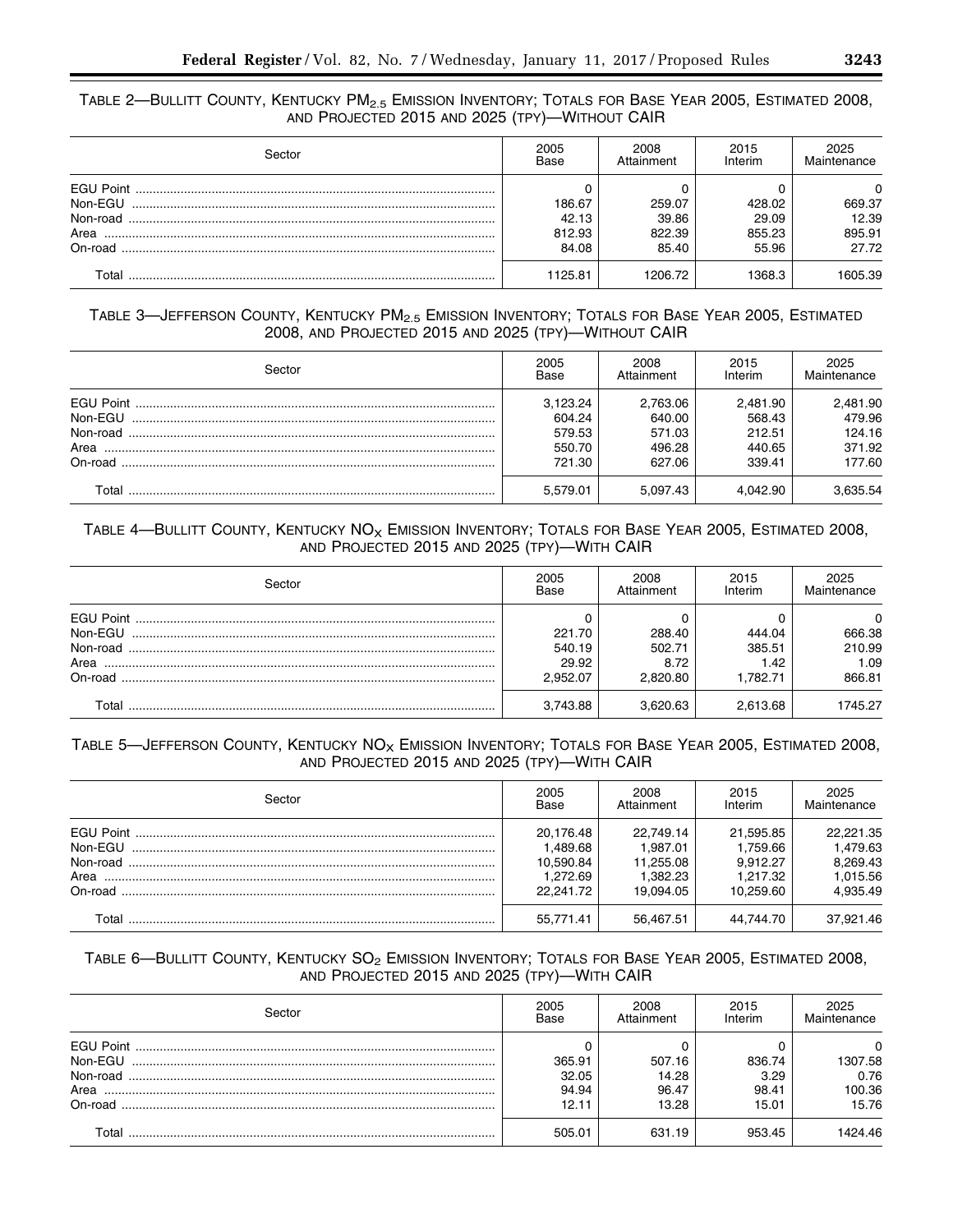TABLE 7—JEFFERSON COUNTY, KENTUCKY  $SO_2$  EMISSION INVENTORY; TOTALS FOR BASE YEAR 2005, ESTIMATED 2008, AND PROJECTED 2015 AND 2025 (TPY)—WITH CAIR

| Sector                                 | 2005<br>Base                                     | 2008<br>Attainment                                | 2015<br>Interim                                   | 2025<br>Maintenance                                 |
|----------------------------------------|--------------------------------------------------|---------------------------------------------------|---------------------------------------------------|-----------------------------------------------------|
| Non-FGU<br>Non-road<br>Area<br>On-road | 42.852.96<br>1.894.40<br>714.33<br>0.00<br>95.26 | 38.684.02<br>2.080.95<br>778.68<br>0.00<br>101.00 | 38.684.02<br>2.080.95<br>960.48<br>0.00<br>102.55 | 38.684.02<br>2.080.95<br>1.297.16<br>0.00<br>100.43 |
| Total                                  | 45.556.95                                        | 41.644.65                                         | 41.828.00                                         | 42,162.56                                           |

TABLE 8—ACTUAL (2008) AND PROJECTED TOTAL EMISSION ESTIMATES FOR THE KENTUCKY PORTION OF THE BI-STATE LOUISVILLE AREA (TPY)

| Year                 | $PM_{2.5}$                                   | NO×                                              | SO。                                                |
|----------------------|----------------------------------------------|--------------------------------------------------|----------------------------------------------------|
| 2008<br>2015<br>2025 | 6.304.15<br>5.411.20<br>5,240.93<br>1.063.22 | 60.088.14<br>47.358.38<br>39.666.73<br>20.421.41 | 42.275.84<br>42.781.45<br>43,587.02<br>$-1.311.18$ |

TABLE 9—ACTUAL (2008) AND PROJECTED TOTAL EMISSION ESTIMATES FOR THE ENTIRE BI-STATE LOUISVILLE AREA (TPY)

| Year                 | PM <sub>2.5</sub>                            | NO <sub>x</sub>                                  | SO2                                               |
|----------------------|----------------------------------------------|--------------------------------------------------|---------------------------------------------------|
| 2008<br>2015<br>2025 | 7.506.62<br>6.521.57<br>6,294.86<br>1.211.76 | 97.614.20<br>70.147.12<br>58.635.36<br>38.978.84 | 151,648.36<br>77.397.48<br>76,929.92<br>74,718.44 |

In situations where local emissions are the primary contributor to nonattainment, such as the bi-state Louisville Area, if the future projected emissions in the nonattainment area remain at or below the baseline emissions in the nonattainment area, then the ambient air quality standard should not be exceeded in the future. As reflected above in Table 9, future emissions of all the relevant pollutants in the bi-state Louisville Area are expected to be well below the ''attainment level'' emissions in 2008, thus illustrating that the bi-state Louisville Area is expected to continue to attain the 1997  $\overline{PM}_{2.5}$  NAAQS through 2025 and beyond. Further, even though EPA evaluates maintenance demonstrations on an area-wide basis, EPA finds that projected emissions in only the Kentucky portion of the bi-state Louisville Area are also consistent with maintenance of the 1997  $PM_{2.5}$  NAAQS. As reflected in Table 8, emissions of direct  $PM_{2.5}$  and  $NO<sub>X</sub>$  in the Kentucky portion of the bi-state Louisville Area are expected to decrease from 2008 to 2025 by approximately 17 percent and 34 percent, respectively, while emissions of  $SO<sub>2</sub>$  are expected to increase by approximately 3 percent. Thus, the significant projected reductions in direct  $PM_{2.5}$  and  $NO_X$ 

indicate that future emissions in the Kentucky portion of the bi-state Louisville Area are expected to support continued maintenance of the 1997 Annual PM2.5 NAAQS through 2025.

A maintenance plan requires the state to show that projected future year emissions will not exceed the level of emissions which led the Area to attain the NAAQS. Kentucky has projected emissions as described previously and determined that emissions in the bistate Louisville Area will remain below those in the attainment year inventory for the duration of the maintenance plan.

While DAQ's maintenance plan projects maintenance of the 1997 Annual PM2.5 NAAQS through 2025, as noted above, EPA believes that the bistate Louisville Area will continue to maintain the standard through 2027 for several reasons: All of the federal regulatory requirements that enabled the Area to attain the NAAQS will continue to be in effect and enforceable after the 10-year maintenance period; the most recent maximum potential annual  $PM_{2.5}$ design value (for the period 2013–2015) for the Area, 11.7  $\mu$ g/m<sup>3</sup>, is well below the standard of 15.0  $\mu$ g/m<sup>3</sup>; and overall emissions are projected to decline significantly through 2025. Because it is unlikely that emissions will suddenly

increase in 2026 and 2027 in an amount that results in overall emissions in the area exceeding attainment year inventory levels, EPA expects that the bi-state Louisville Area will continue maintain the 1997 Annual PM<sub>2.5</sub> NAAQS through at least 2027.

### *d. Monitoring Network*

There are currently four monitors in Jefferson County measuring  $PM<sub>2.5</sub>$  in the Kentucky portion of the bi-state Louisville Area. The Commonwealth of Kentucky, through DAQ, has committed to continue operation of the monitors in the Kentucky portion of the bi-state Louisville Area in compliance with 40 CFR part 58 and have thus addressed the requirement for monitoring. EPA approved Kentucky's 2015 monitoring plan on October 28, 2015.

### *e. Verification of Continued Attainment*

The Commonwealth of Kentucky, through DAQ, has the legal authority to enforce and implement the requirements of the Kentucky portion of the bi-state Louisville Area 1997 Annual PM2.5 maintenance plan. This includes the authority to adopt, implement, and enforce any subsequent emissions control contingency measures determined to be necessary to correct future PM2.5 attainment problems.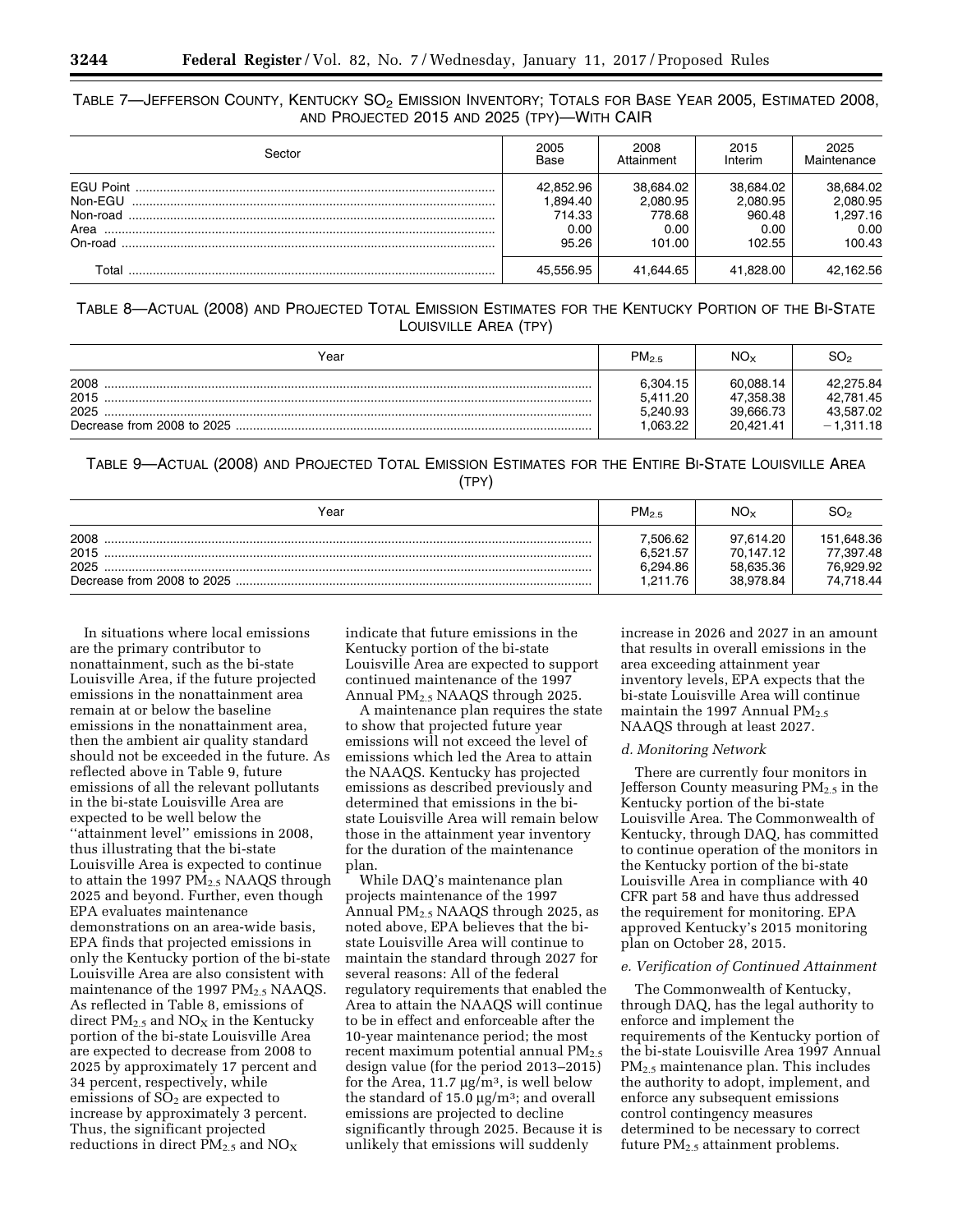DAQ will track the progress of the maintenance plan by performing future reviews of triennial emission inventories for the Kentucky portion of the bi-state Louisville Area as required in the Air Emissions Reporting Rule (AERR). Emissions information will be compared to the 2008 attainment year and the 2025 projected maintenance year inventories to assess emission trends, as necessary, and to assure continued compliance with the annual PM2.5 standard.

## *f. Contingency Measures in the Maintenance Plan*

Section 175A of the CAA requires that a maintenance plan include such contingency measures as EPA deems necessary to assure that a state will promptly correct a violation of the NAAQS that occurs after redesignation. The maintenance plan should identify the contingency measures to be adopted, a schedule and procedure for adoption and implementation, and a time limit for action by the Commonwealth. A state should also identify specific indicators to be used to determine when the contingency measures need to be implemented. The maintenance plan must include a requirement that a state will implement all measures with respect to control of the pollutant that were contained in the SIP before redesignation of the area to attainment in accordance with section 175A(d).

In the March 5, 2012, submittal, Kentucky commits to maintaining the existing control measures identified in Chapter 5 of its submission (addressing section  $107(d)(3)(E)(v)$  after redesignation. The contingency plan included in the submittal identifies triggers to determine when contingency measures are needed and a process of developing and implementing appropriate control measures. The Commonwealth will use actual ambient monitoring data to determine whether a trigger event has occurred and when contingency measures should be implemented.

In the event of a monitored violation of the 1997 Annual PM<sub>2.5</sub> NAAQS in the Area, the Commonwealth commits to adopt one or more of the following control measures within nine months of the monitored violation in order to bring the Area into compliance and to implement the control measure(s) within 18 months of the monitored violation:

• Implementation of a program to require additional emissions reductions on stationary sources;

• Implementation of fuel programs, including incentives for alternative fuels;

• Restriction of certain roads or lanes, or construction of such lanes for use by passenger buses or high-occupancy vehicles;

• Trip-reduction ordinances;

• Employer-based transportation management plans, including incentives;

• Programs to limit or restrict vehicle use in downtown areas, or other areas of emission concentration, particularly during periods of peak use;

• Programs for new construction and major reconstruction of paths or tracks for use by pedestrians or by nonmotorized vehicles when economically feasible and in the public interest;

• Diesel reduction emissions strategies, including diesel retrofit programs;

• Any other control program that is developed and deemed to be more advantageous for the Area.

In the event that a measured value of the weighted annual arithmetic mean, as determined in accordance with 40 CFR part 50, Appendix N, is  $15.5 \text{ µg/m}^3 \text{ or }$ greater in a single calendar year in any portion of the Area, the Commonwealth will evaluate existing controls measures to determine whether any further emission reduction measures should be implemented at that time. In addition to the triggers indicated above, Kentucky will monitor regional emissions through the AERR and compare them to the projected inventories and the attainment year inventory.

EPA preliminarily concludes that the maintenance plan adequately addresses the five basic components of a maintenance plan: Attainment emission inventory, maintenance demonstration, monitoring network, verification of continued attainment, and a contingency plan. Therefore, EPA proposes to find that the maintenance plan SIP revision submitted by the Commonwealth for the Kentucky portion of the bi-state Louisville Area meets the requirements of section 175A of the CAA and is approvable.

## **VI. What is the effect of the January 4, 2013, D.C. Circuit decision regarding PM**2.5 **implementation under subpart 4?**

#### *a. Background*

As discussed in section II of this action, the D.C. Circuit remanded the 1997  $PM_{2.5}$  Implementation Rule to EPA on January 4, 2013, in *Natural Resources Defense Council* v. *EPA,* 706 F.3d 428. The court found that EPA erred in implementing the 1997  $PM_{2.5}$ NAAQS pursuant to the general implementation provisions of subpart 1 of part D of Title I of the CAA, rather than the particulate matter-specific

provisions of subpart 4 of part D of Title I.

For the purposes of evaluating Kentucky's redesignation request for its portion of the bi-state Louisville Area, to the extent that implementation under subpart 4 would impose additional requirements for areas designated nonattainment, EPA believes that those requirements are not ''applicable'' for the purposes of CAA section  $107(d)(3)(E)$ , and thus EPA is not required to consider subpart 4 requirements with respect to the redesignation of the Kentucky portion of the bi-state Louisville Area. Under its longstanding interpretation of the CAA, EPA has interpreted section  $107(d)(3)(E)$ to mean, as a threshold matter, that the part D provisions which are ''applicable'' and which must be approved in order for EPA to redesignate an area include only those which came due prior to a state's submittal of a complete redesignation request. *See* ''Procedures for Processing Requests to Redesignate Areas to Attainment,'' Memorandum from John Calcagni, Director, Air Quality Management Division, September 4, 1992 (Calcagni memorandum). *See also*  ''State Implementation Plan (SIP) Requirements for Areas Submitting Requests for the plan and Redesignation to Attainment of the Ozone and Carbon Monoxide (CO) National Ambient Air Quality Standards (NAAQS) on or after November 15, 1992,'' Memorandum from Michael Shapiro, Acting Assistant Administrator, Air and Radiation, September 17, 1993 (Shapiro memorandum); Final Redesignation of Detroit-Ann Arbor, (60 FR 12459, 12465–66, March 7, 1995); Final Redesignation of St. Louis, Missouri, (68 FR 25418, 25424–27, May 12, 2003); *Sierra Club* v. *EPA,* 375 F.3d 537, 541 (7th Cir. 2004) (upholding EPA's redesignation rulemaking applying this interpretation and expressly rejecting Sierra Club's view that the meaning of ''applicable'' under the statute is ''whatever should have been in the plan at the time of attainment rather than whatever actually was in already implemented or due at the time of attainment'').16 In this case, at the time that Kentucky submitted its redesignation request on March 5, 2012, requirements under subpart 4 were not due, and indeed, were not yet known to apply.

<sup>16</sup>Applicable requirements of the CAA that come due subsequent to the area's submittal of a complete redesignation request remain applicable until a redesignation is approved, but are not required as a prerequisite to redesignation. Section 175A(c) of the CAA.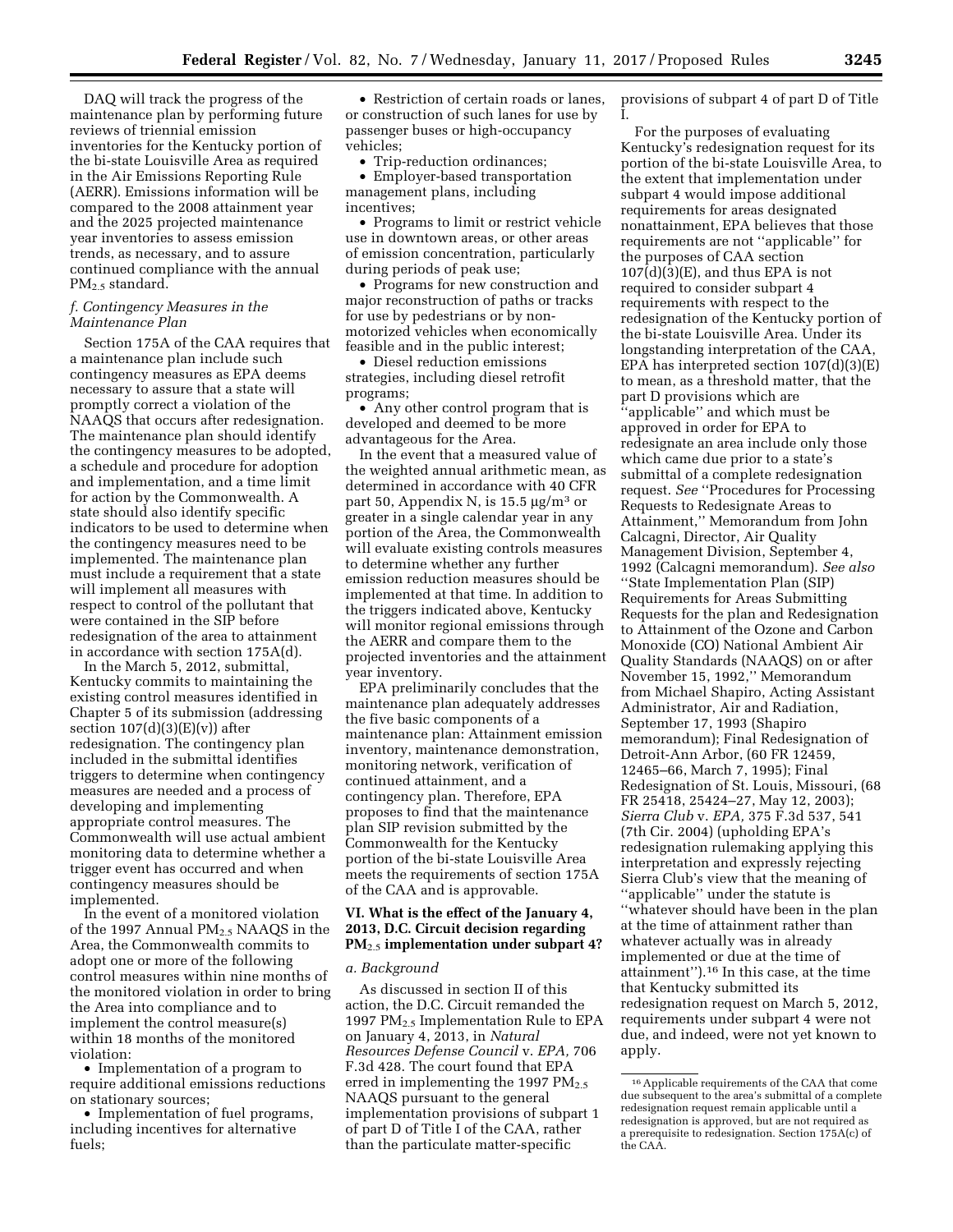On June 2, 2014, EPA published a rule entitled ''Identification of Nonattainment Classification and Deadlines for Submission of State Implementation Plan (SIP) Provisions for the 1997 Fine Particle  $(PM_{2.5})$ National Ambient Air Quality Standard (NAAQS) and 2006  $PM<sub>2.5</sub> NAAQS'$ (''Classification and Deadlines Rule''). *See* 79 FR 31566. In that rule, the Agency responded to the D.C. Circuit's January 2013 decision by establishing classifications for  $PM_{2,5}$  nonattainment areas under subpart 4, and by establishing a new SIP submission date of December 31, 2014, for moderate area attainment plans and for any additional attainment-related or nonattainment new source review plans necessary for areas to comply with the requirements applicable under subpart 4. *Id.* at 31,567–70. Therefore, when Kentucky submitted its request in March 2012, the deadline for submitting a SIP to meet the Act's subpart 4 requirements had not yet passed, and those requirements are therefore not applicable for purposes of evaluating Kentucky's request for redesignation.

## *b. Subpart 4 Requirements and the Kentucky's Redesignation Request Its Portion of the Bi-State Louisville Area*

Even though the substantive requirements of subpart 4 were not applicable requirements that Kentucky was required to have met at the time of its redesignation request submission, EPA believes that even the imposition of those substantive requirements would not pose a bar to the redesignation of the Kentucky portion of the bi-state Louisville Area. The additional requirements found in subpart 4 are either designed to help an area achieve attainment (also known as ''attainment planning requirements'') or are related to new source permitting. None of these additional requirements are applicable for purposes of evaluating a redesignation from nonattainment to attainment under EPA's long-standing interpretation of CAA section  $107(\bar{d})(3)$ (E)(ii) and (v).

As background, EPA notes that subpart 4 incorporates components of subpart 1 of part D, which contains general air quality planning requirements for areas designated as nonattainment. *See* section 172(c). Subpart 4 itself contains specific planning and scheduling requirements for  $PM_{10}$ <sup>17</sup> nonattainment areas, and under the Court's January 4, 2013, decision in *NRDC* v. *EPA,* these same statutory requirements also apply for

 $PM_{2.5}$  nonattainment areas.<sup>18</sup> In the General Preamble, EPA's longstanding general guidance interpreting the 1990 amendments to the CAA, EPA discussed the relationship of subpart 1 and subpart 4 SIP requirements and pointed out that subpart 1 requirements were to an extent ''subsumed by, or integrally related to, the more specific PM–10 requirements.'' *See* 57 FR 13538 (April 16, 1992). The subpart 1 requirements include, among other things, provisions for attainment demonstrations, RACM, RFP, emissions inventories, and contingency measures.

As noted above, in the Classification and Deadlines Rule, EPA initially classified all areas designated nonattainment for either the 1997 or the 2006 PM2.5 NAAQS as ''moderate'' nonattainment areas. Additional requirements that would apply to the bistate Louisville Area as a moderate nonattainment area are therefore sections 189(a) and (c), including the following: (1) An approved permit program for construction of new and modified major stationary sources (section  $189(a)(1)(A)$ ); (2) an attainment demonstration (section  $189(a)(1)(B)$ ); (3) provisions for RACM (section  $189(a)(1)(C)$ ; and  $(4)$  quantitative milestones demonstrating RFP toward attainment by the applicable attainment date (section  $189(c)$ ).<sup>19</sup>

The permit requirements of subpart 4, as contained in section 189(a)(1)(A), refer to and apply the subpart 1 permit provisions requirements of sections 172 and 173 to  $PM_{10}$ , without adding to them. Consequently, EPA believes that section 189(a)(1)(A) does not itself impose for redesignation purposes any additional requirements for moderate areas beyond those contained in subpart 1.20 In any event, in the context of redesignation, EPA has long relied on the interpretation that a fully approved nonattainment new source review program is not considered an applicable requirement for redesignation, provided

19EPA's final implementation rule (81 FR 58010, August 24, 2016) includes, among other things, the Agency's interpretation of these moderate area requirements for purposes of PM<sub>2.5</sub> NAAQS implementation.

20The potential effect of section 189(e) on section  $189(a)(1)(A)$  for purposes of evaluating this redesignation is discussed below.

the area can maintain the standard with a PSD program after redesignation. A detailed rationale for this view is described in a memorandum from Mary Nichols, Assistant Administrator for Air and Radiation, dated October 14, 1994, entitled ''Part D New Source Review Requirements for Areas Requesting Redesignation to Attainment.'' *See also*  rulemakings for Detroit, Michigan (60 FR 12467–12468, March 7, 1995); Cleveland-Akron-Lorain, Ohio (61 FR 20458, 20469–20470, May 7, 1996); Louisville, Kentucky (66 FR 53665, October 23, 2001); and Grand Rapids, Michigan (61 FR 31834–31837, June 21, 1996).

With respect to the specific attainment planning requirements under subpart  $4<sup>21</sup>$  EPA applies the same interpretation that it applies to attainment planning requirements under subpart 1 or any of other pollutantspecific subparts. That is, under its long-standing interpretation of the CAA, where an area is already attaining the standard, EPA does not consider those attainment-planning requirements to be applicable for purposes of evaluating a request for redesignation because requirements that are designed to help an area achieve attainment no longer have meaning where an area is already meeting the standard.

Thus, at the time of Kentucky's submission of its redesignation request, the requirement for the bi-state Louisville Area to comply with subpart 4 had not yet come due and was, therefore, not applicable for purposes of EPA's evaluation of the redesignation. Moreover, even if Kentucky had been required to comply with those subpart 4 requirements, the additional substantive requirements for a moderate nonattainment area under subpart 4 were not applicable for purposes of redesignation anyway, given EPA's long-standing interpretation of the applicability of certain requirements to areas that are attaining the NAAQS.

## *c. Subpart 4 and Control of PM*2.5 *Precursors*

As noted previously, EPA does not believe that the requirement to comply with subpart 4 applied to Kentucky's redesignation request for its portion of the bi-state Louisville Area because that request was submitted prior to the moderate area SIP submission date of December 31, 2014. However, even if the requirements of subpart 4 were to apply to the Area, EPA nevertheless believes that the additional

<sup>&</sup>lt;sup>17</sup> PM<sub>10</sub> refers to particles nominally 10 micrometers in diameter or smaller.

<sup>18</sup> In explaining their decision, the court reasoned that the plain meaning of the CAA requires implementation of the 1997  $PM_{2.5}$  NAAQS under subpart 4 because PM<sub>2.5</sub> particles fall within the statutory definition of  $\tilde{PM}_{10}$  and are thus subject to the same statutory requirements. EPA finalized its interpretation of subpart 4 requirements as applied to the PM2.5 NAAQS in its final rule entitled ''Air Quality State Implementation Plans; Approvals and Promulgations: Fine Particulate Matter National Ambient Air Quality Standards'' (81 FR 58010, August 24, 2016).

<sup>21</sup>These planning requirements include the attainment demonstration, quantitative milestone requirements, and RACM analysis.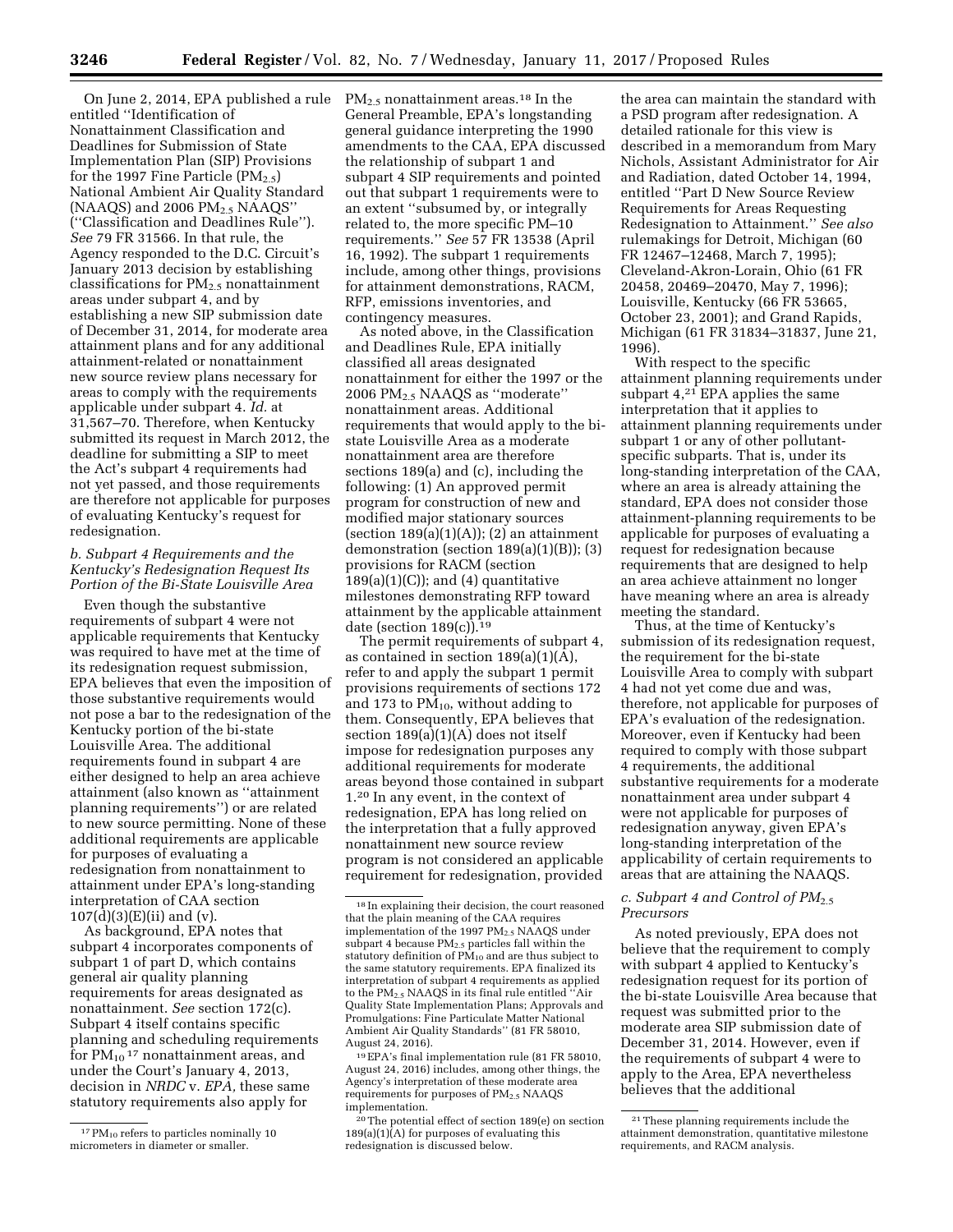requirements of subpart 4 would not pose an obstacle to our approval of the request to redesignate the Kentucky portion of the bi-state Louisville Area. Specifically, EPA proposes to determine that, because the bi-state Louisville Area is attaining the standard, no additional controls of any PM2.5 precursors would be required. Under either subpart 1 or subpart 4, for purposes of demonstrating attainment as expeditiously as practicable, a state is required to evaluate all economically and technologically feasible control measures for direct PM emissions and precursor emissions, and adopt those measures that are deemed reasonably available. Relevant precursors to  $PM_{2.5}$ pollution include  $SO_2$ , NO<sub>X</sub>, VOCs, and ammonia. Moreover, CAA section 189(e) in subpart 4 specifically provides that control requirements for major stationary sources of direct  $PM_{10}$  shall also apply to  $PM_{10}$  precursors from those sources, except where EPA determines that major stationary sources of such precursors ''do not contribute significantly to  $PM_{10}$  levels which exceed the standard in the area.''

Under subpart 1 and EPA's prior implementation rule, all major stationary sources of PM<sub>2.5</sub> precursors were subject to regulation, with the exception of ammonia and VOCs. Thus, assuming subpart 4 requirements are applicable for purposes of evaluating this redesignation request, EPA is analyzing here whether additional controls of ammonia and VOCs from major stationary sources are required under section 189(e) of subpart 4 in order to redesignate the area for the 1997 PM2.5 standard. As explained below, EPA does not believe that any additional controls of ammonia and VOCs are required in the context of this redesignation.

In the General Preamble, EPA discusses its approach to implementing section 189(e). *See* 57 FR 13538 (April 16, 1992). With regard to precursor regulation under section 189(e), the General Preamble explicitly states that control of VOCs under other Act requirements may suffice to relieve a state from the need to adopt precursor controls under section 189(e). *See* 57 FR 13542. EPA in this rulemaking proposes to determine that even if not explicitly addressed by Kentucky in its submission, the Commonwealth does not need to take further action with respect to ammonia and VOCs as precursors to satisfy the requirements of section 189(e). This proposed determination is based on our findings that: (1) The bi-state Louisville Area contains no major stationary sources of ammonia, and (2) existing major

stationary sources of VOCs are adequately controlled under other provisions of the CAA regulating the ozone NAAQS.22 In the alternative, EPA proposes to determine that, under the express exception provisions of section 189(e), and in the context of the redesignation of the area, which is attaining the 1997 annual  $PM_{2.5}$ standard, at present ammonia and VOC precursors from major stationary sources do not contribute significantly to levels exceeding the 1997  $PM_{2.5}$ standard in the bi-state Louisville Area. *See* 57 FR 13539.

As noted earlier, EPA determined in March 2011 (76 FR 12860) and September 2011 (76 FR 55544) that the bi-state Louisville Area was attaining the 1997 Annual  $PM<sub>2.5</sub> NAAQS$  and that the Area had attained the NAAQS by the applicable attainment date of April 5, 2010. Under EPA's regulations, a determination of attainment, also known as a clean data determination, suspends the CAA's requirements to submit an attainment demonstration, including an analysis of reasonably available control measures and control technology; reasonable further progress; and contingency measures. Under subpart 4, Kentucky's plan for attaining the 1997 PM2.5 NAAQS in the bi-state Louisville Area would have had to consider all PM2.5 precursors, including VOCs and ammonia, and whether there were control measures, including for existing sources under section 189(e), available that would have advanced the area's attainment goals. However, because the bi-state Louisville Area has already attained the 1997  $PM_{2.5}$  NAAQS, the Commonwealth's requirement to submit a plan demonstrating how the Area would attain has been suspended, and, moreover, the Area has shown that it has attained with its current approach to regulation of  $PM<sub>2.5</sub>$  precursors. Therefore, EPA believes that it is reasonable to conclude in the context of this redesignation that there is no need to revisit the attainment control strategy with respect to the treatment of precursors. In addition, as noted below, EPA has analyzed projections of VOC and ammonia emissions in the area and has determined that VOC emissions are projected to decrease by over 8,000 tpy from 2007–2020 and ammonia emissions, which are emitted in marginal amounts in the bi-state Louisville Area, are projected to decrease by approximately 5 tpy.

Accordingly, EPA does not view the January 4, 2013, decision of the Court as precluding redesignation of the bi-state Louisville Area to attainment for the 1997 Annual PM<sub>2.5</sub> NAAQS. In sum, even if Kentucky were required to address precursors for the bi-state Louisville Area under subpart 4 rather than under subpart 1, EPA would still conclude that the Area had met all applicable requirements for purposes of redesignation in accordance with section  $107(d)(3)(E)(ii)$  and  $(v)$ .

## *f. Maintenance Plan and Evaluation of Precursors*

EPA proposes to determine that the Commonwealth's maintenance plan shows continued maintenance of the standard by tracking the levels of the precursors whose control brought about attainment of the 1997 Annual PM<sub>2.5</sub> standard in the bi-state Louisville Area. EPA therefore believes that the only additional consideration related to the maintenance plan requirements that results from the court's January 4, 2013, decision is that of assessing the potential role of VOCs and ammonia in demonstrating continued maintenance in this area. As explained below, based upon documentation provided by Kentucky and supporting information, EPA believes that the maintenance plan for the bi-state Louisville Area need not include any additional emission reductions of VOCs or ammonia in order to provide for continued maintenance of the standard.

First, as noted above in EPA's discussion of section 189(e), VOC emission levels in this area have historically been well-controlled under SIP requirements related to ozone and other pollutants. Second, total ammonia emissions throughout the bi-state Louisville Area are projected to be approximately 2,000 tpy in 2020. *See*  Table 10, below. This amount of ammonia emissions is relatively low in comparison to the individual amounts of  $SO_2$ ,  $NO_X$ , and direct  $PM_{2.5}$  emissions from sources in the Area. Third, as described below, available information shows that no precursor, including VOCs and ammonia, is expected to increase over the maintenance period so as to interfere with or undermine the State's maintenance demonstration.

The emissions inventories used in the regulatory impact analysis (RIA) for the 2012 PM2.5 NAAQS, included in the docket for today's action, show that VOC emissions are projected to decrease by 8,148.91 tpy and ammonia emissions are projected to decrease by 5.22 tpy in the Area between 2007 and 2020. *See*  Table 10, below. Thus, emissions of VOCs are projected to decrease by 20

<sup>22</sup>The bi-state Louisville Area has reduced VOC emissions through the implementation of various control programs including VOC Reasonably Available Control Technology (RACT) regulations and various on-road and non-road motor vehicle control programs.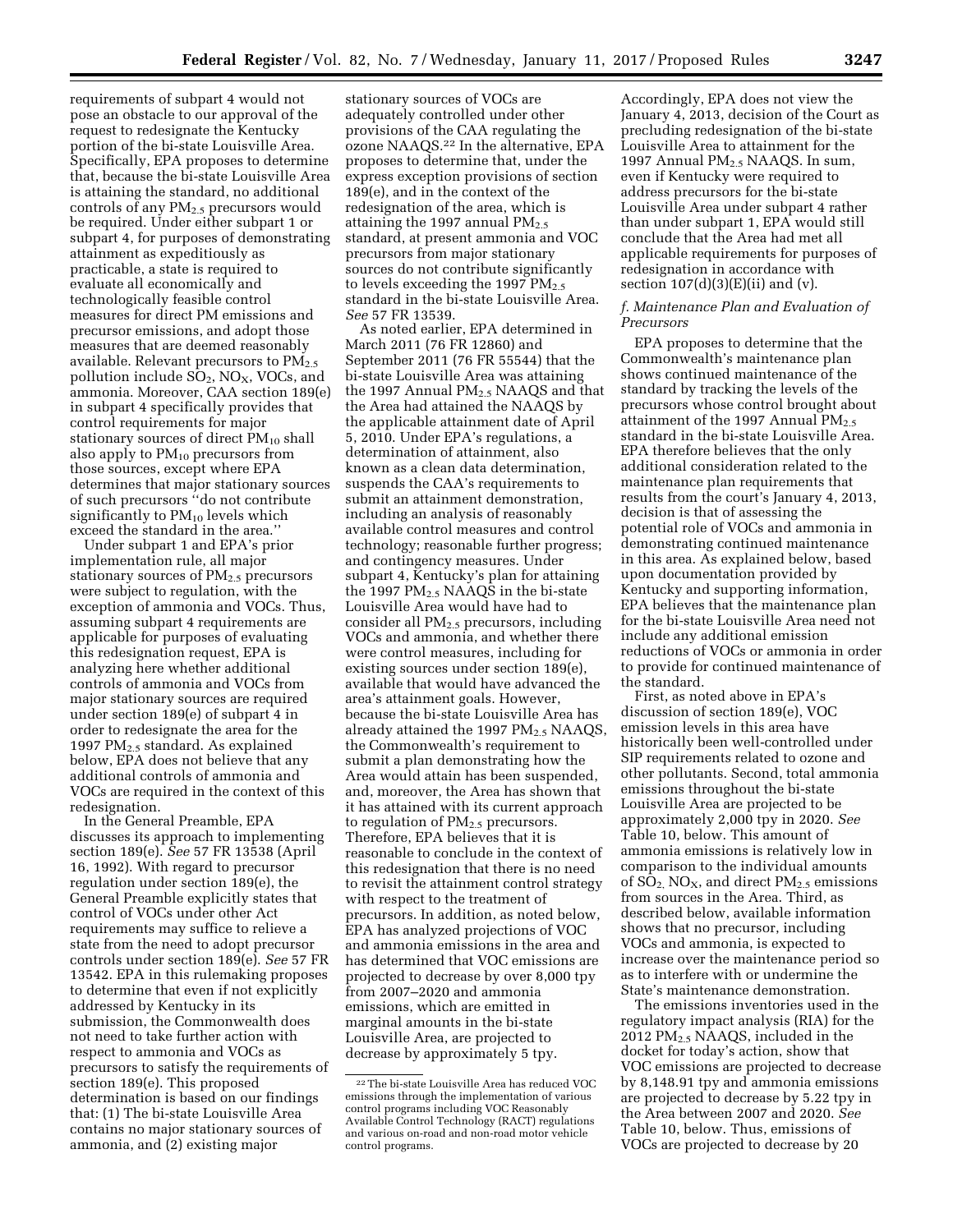percent, and emissions of ammonia are projected to remain about the same, decreasing by less than one percent.

projected to remain about the same, decreasing by less than one percent.

| TABLE 10-COMPARISON OF 2007 AND 2020 VOC AND AMMONIA EMISSION TOTALS BY SOURCE SECTOR (tpy) FOR THE |  |                    |  |  |  |
|-----------------------------------------------------------------------------------------------------|--|--------------------|--|--|--|
|                                                                                                     |  | AREA <sup>23</sup> |  |  |  |

| Sector |                                              | VOC.                                           |                                                     | Ammonia                              |                                      |                                      |  |
|--------|----------------------------------------------|------------------------------------------------|-----------------------------------------------------|--------------------------------------|--------------------------------------|--------------------------------------|--|
|        | 2007                                         | 2020                                           | Net change                                          | 2007                                 | 2020                                 | Net change                           |  |
|        | 15,300.78<br>4,369.3<br>9,533.65<br>12.487.7 | 15,110.61<br>2,397.67<br>3,613.66<br>12.420.58 | $-190.17$<br>$-1,971.63$<br>$-5,919.99$<br>$-67.12$ | 1,308.11<br>7.57<br>474.46<br>182.13 | 1,386.18<br>8.96<br>264.95<br>306.96 | 78.07<br>1.39<br>$-209.51$<br>124.83 |  |
|        | 41,691.43                                    | 33,542.52                                      | $-8,148.91$                                         | 1.972.27                             | 1.967.05                             | $-5.22$                              |  |

While the RIA emissions inventories are only projected out to 2020, there is no reason to believe that this downward trend would not continue through 2027. Given that the bi-state Louisville Area is already attaining the 1997  $PM_{2.5}$ NAAQS even with the current level of emissions from sources in the Area, the overall trend of emissions inventories is consistent with continued attainment.

In addition, available air quality data and modeling analysis show continued maintenance of the standard during the maintenance period. As noted above, the bi-state Louisville Area has an annual PM<sub>2.5</sub> design value of 11.7  $\mu$ g/m<sup>3</sup> during 2013–2015, the most recent three years available with quality-assured and certified ambient air monitoring data. This is well below the 1997 Annual  $PM_{2.5}$  NAAQS of 15.0  $\mu$ g/m<sup>3</sup>. Moreover, the modeling analysis conducted for RIA for the 2012 PM<sub>2.5</sub> NAAQS indicates that the design value for this area is expected to continue to decline through 2020. In the RIA analysis, the 2020 modeled design value for all counties in the bi-state Louisville Area is projected to be  $9.8 \mu g/m^3$ . Given the decrease in overall precursor emissions projected through 2025, and expected through 2027, it is reasonable to conclude that the monitored  $PM<sub>2.5</sub>$ concentrations in this area will also continue to decrease through 2025.

Thus, EPA believes that there is ample justification to conclude that the bi-state Louisville Area should be redesignated, even taking into consideration the emissions of VOCs and ammonia potentially relevant to  $PM_{2.5}$ . After consideration of the D.C. Circuit's January 4, 2013, decision, and for the reasons set forth in this notice, EPA continues to propose approval of Kentucky's maintenance plan and its request to redesignate the bi-state

Louisville Area to attainment for the 1997 p.m.2.5 NAAQS.

## **VII. What is EPA's analysis of the proposed**  $NO_x$  **and**  $PM_2$ **.5 MVEBs for the bi-state Louisville Area?**

Under section 176(c) of the CAA, new transportation plans, programs, and projects, such as the construction of new highways, must ''conform'' to (*i.e.,*  be consistent with) the part of a state's air quality plan that addresses pollution from cars and trucks. Conformity to the SIP means that transportation activities will not cause new air quality violations, worsen existing violations, or delay timely attainment of the NAAQS or any interim milestones. If a transportation plan does not conform, most new projects that would expand the capacity of roadways cannot go forward. Regulations at 40 CFR part 93 set forth EPA policy, criteria, and procedures for demonstrating and assuring conformity of such transportation activities to a SIP. The regional emissions analysis is one, but not the only, requirement for implementing transportation conformity. Transportation conformity is a requirement for nonattainment and maintenance areas. Maintenance areas are areas that were previously nonattainment for a particular NAAQS but have since been redesignated to attainment with an approved maintenance plan for that NAAQS.

Under the CAA, states are required to submit, at various times, control strategy SIPs and maintenance plans for nonattainment areas. These control strategy SIPs (including RFP and attainment demonstration) and maintenance plans create MVEBs for criteria pollutants and/or their precursors to address pollution from cars and trucks. Per 40 CFR part 93, a MVEB must be established for the last

year of the maintenance plan. A state may adopt MVEBs for other years as well. The MVEB is the portion of the total allowable emissions in the maintenance demonstration that is allocated to highway and transit vehicle use and emissions. *See* 40 CFR 93.101. The MVEB serves as a ceiling on emissions from an area's planned transportation system. The MVEB concept is further explained in the preamble to the November 24, 1993, Transportation Conformity Rule (58 FR 62188). The preamble also describes how to establish the MVEB in the SIP and how to revise the MVEB.

After interagency consultation with the transportation partners for the bistate Louisville Area, Kentucky has elected to develop MVEBs for  $NO<sub>X</sub>$  and PM<sub>2.5</sub> for the entire Area. Kentucky developed these MVEBs, as required, for the last year of its maintenance plan, 2025. Kentucky also established MVEBs for the interim year of 2015. The MVEBs reflect the total on-road emissions for 2015 and 2025, plus an allocation from the available  $NO<sub>x</sub>$  and  $PM<sub>2.5</sub>$  safety margin. Under 40 CFR 93.101, the term ''safety margin'' is the difference between the attainment level (from all sources) and the projected level of emissions (from all sources) in the maintenance plan. The safety margin can be allocated to the transportation sector; however, the total emissions must remain below the attainment level. The  $NO<sub>X</sub>$  and  $PM<sub>2.5</sub>$  MVEBs and allocation from the safety margin were developed in consultation with the transportation partners and were added to account for uncertainties in population growth, changes in model vehicle miles traveled, and new emission factor models. The interagency consultation group approved a 15 percent safety margin for direct  $PM_{2.5}$ mobile source emission estimates for the

<sup>23</sup>These emissions estimates were taken from the emissions inventories developed for the RIA for the

<sup>2012</sup> PM2.5 NAAQS. Table includes the entire bistate KY-IN area.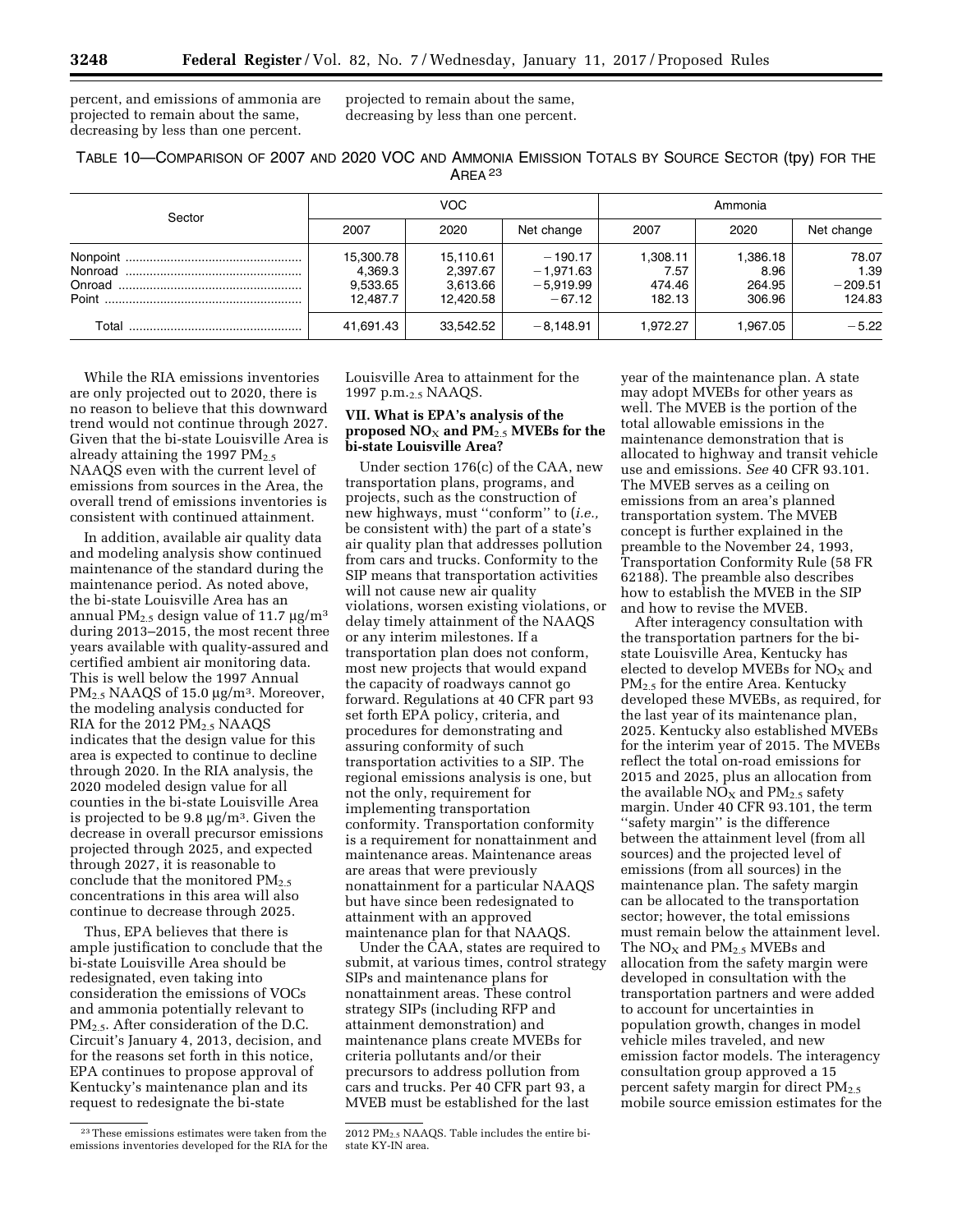years 2015 and 2025, and a 15 percent safety margin for  $NO<sub>x</sub>$  mobile source

emission estimates for the years 2015 and 2025.<sup>24</sup> The  $NO<sub>X</sub>$  and  $PM<sub>2.5</sub>$  MVEBs for the bi-state Louisville Area are defined in Table 11, below.

TABLE 11—MOTOR VEHICLE EMISSIONS BUDGET FOR THE BI-STATE LOUISVILLE AREA

[tpy]

| $PM_{2.5}$ | NO <sub>x</sub> |
|------------|-----------------|
| 504.95     | 15.392.13       |
| 75.74      | 2.308.82        |
| 580.69     | 17.700.95       |
| 281.77     | 8.097.18        |
| 42.27      | 1.214.58        |
| 324.04     |                 |

As mentioned above, Kentucky has chosen to allocate a portion of the available safety margin for the bi-state Louisville Area to the  $NO<sub>X</sub>$  and  $PM<sub>2.5</sub>$ MVEBs for 2015 and 2025. The  $NO<sub>x</sub>$ safety margin allocations are 2,308.82 tpy and 1,214.58 tpy for 2015 and 2025, respectively, and the remaining safety margins for  $NO<sub>x</sub>$  for years 2015 and 2025 are 25,288.46 tpy and 36,869.20 tpy, respectively. The  $PM_{2.5}$  safety margin allocations are 75.74 tpy and 42.27 tpy for 2015 and 2025, respectively, and the remaining safety margins for  $PM<sub>2.5</sub>$  for years 2015 and 2025 are 1,107.98 tpy and 1,626.12 tpy, respectively.

Through this rulemaking, EPA is proposing to approve into the Kentucky SIP the MVEBs for  $NO<sub>X</sub>$  and  $PM<sub>2.5</sub>$  for 2015 and 2025 for the bi-state Louisville Area because EPA has determined that the Area maintains the 1997 Annual PM2.5 NAAQS with the emissions at the levels of the budgets. If the MVEBs for the bi-state Louisville Area are approved or found adequate (whichever is completed first), they must be used for future conformity determinations. After thorough review, EPA is proposing to approve the budgets because they are consistent with maintenance of the 1997 Annual PM2.5 NAAQS through 2027.

### **VIII. What is the status of EPA's adequacy determination for the Proposed NO**X **and PM**2.5 **MVEBs for 2015 and 2025 for the bi-state Louisville Area?**

When reviewing submitted ''control strategy'' SIPs or maintenance plans containing MVEBs, EPA may affirmatively find the MVEBs contained therein adequate for use in determining transportation conformity. Once EPA affirmatively finds that the submitted MVEBs is adequate for transportation conformity purposes, that MVEBs must

be used by state and federal agencies in determining whether proposed transportation projects conform to the SIP as required by section 176(c) of the CAA.

EPA's substantive criteria for determining adequacy of a MVEBs are set out in 40 CFR 93.118(e)(4). The process for determining adequacy consists of three basic steps: Public notification of a SIP submission, a public comment period, and EPA's adequacy determination. This process for determining the adequacy of submitted MVEBs for transportation conformity purposes was initially outlined in EPA's May 14, 1999, guidance, ''Conformity Guidance on Implementation of March 2, 1999, Conformity Court Decision.'' EPA adopted regulations to codify the adequacy process in the Transportation Conformity Rule Amendments for the ''New 8-Hour Ozone and PM2.5 National Ambient Air Quality Standards and Miscellaneous Revisions for Existing Areas; Transportation Conformity Rule Amendments—Response to Court Decision and Additional Rule Change,'' on July 1, 2004 (69 FR 40004). Additional information on the adequacy process for transportation conformity purposes is available in the proposed rule entitled, ''Transportation Conformity Rule Amendments: Response to Court Decision and Additional Rule Changes,'' 68 FR 38974, 38984 (June 30, 2003).

As discussed earlier, Kentucky's maintenance plan submission includes  $NO<sub>X</sub>$  and  $PM<sub>2.5</sub>$  MVEBs for the bi-state Louisville Area for 2015 and 2025, the last year of the maintenance plan. EPA reviewed the  $NO<sub>x</sub>$  and  $PM<sub>2.5</sub>$  MVEBs through the adequacy process described in Section I.

EPA intends to make its determination on the adequacy of the

2015 and 2025 MVEBs for the bi-state Louisville Area for transportation conformity purposes in the near future by completing the adequacy process that was started on January 24, 2012. If EPA finds these MVEBs adequate or takes final action to approve them into the Kentucky SIP, these new MVEBs for  $NO<sub>X</sub>$  and  $PM<sub>2.5</sub>$  must be used for future transportation conformity determinations until such time that the 1997 PM2.5 NAAQS is consider revoked for this Area. EPA's most recently promulgated PM2.5 implementation rule provides that the 1997  $PM_{2.5}$  NAAQS will be revoked for any area that is redesignated for the NAAQS upon the effective date of that redesignation. In the meanwhile, for required regional emissions analysis years between 2015 and 2024, the applicable budgets will be the new 2015 MVEBs established in the maintenance plan. For years 2025 and beyond, the applicable budgets will be the new 2025 MVEB.

## **IX. What is the effect of EPA's proposed actions?**

EPA's proposed actions establish the basis upon which EPA may take final action on the issues being proposed for approval. Approval of Kentucky's redesignation request would change the legal designation of Bullitt and Jefferson Counties in Kentucky for the 1997 Annual PM2.5 NAAQS, found at 40 CFR part 81, from nonattainment to attainment. Approval of Kentucky's associated SIP revision would also incorporate a plan for maintaining the 1997 Annual PM<sub>2.5</sub> NAAQS in the Area through 2025 into the Kentucky SIP. This maintenance plan includes contingency measures to remedy any future violations of the 1997 Annual PM2.5 NAAQS and procedures for evaluation of potential violations. The maintenance plan also includes  $NO<sub>x</sub>$ 

<sup>24</sup>The amount of the allocation for the safety margin is actually 15 percent of the  $PM_{2.5}$  and  $NO_X$ mobile emissions for 2015 and 2025. The actual

percentage of the available safety margin for  $PM_{2.5}$ for 2015 and 2025 is 6.40 and 2.53, respectively. The actual percentage of the available safety margin

for  $NO<sub>x</sub>$  for 2015 and 2025 is 8.37 and 3.19, respectively.